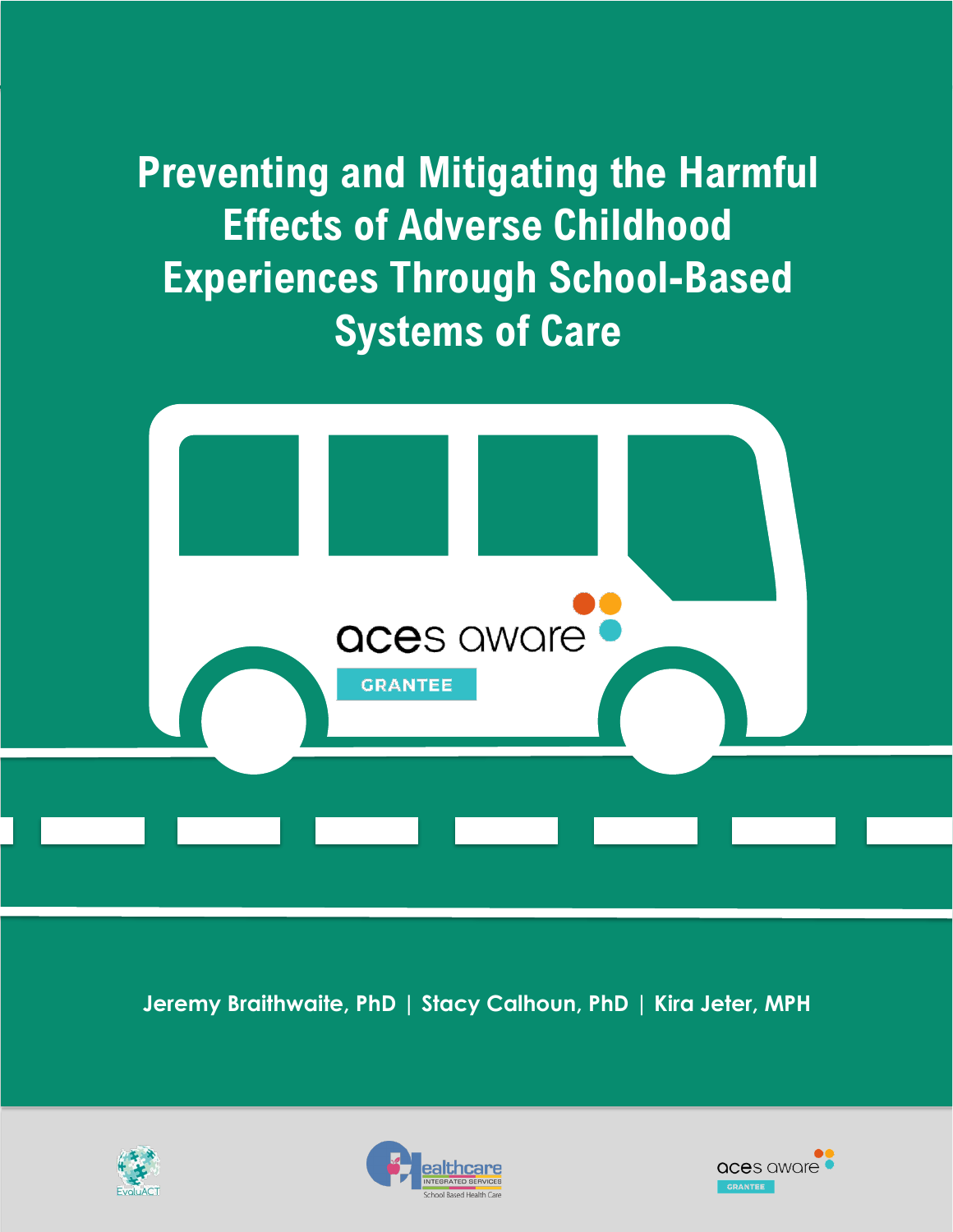## **Acknowledgements**







## **Paper Prepared By**

#### **Primary Authors**

Jeremy Braithwaite, PhD

Stacy Calhoun, PhD

Kira Jeter, MPH

#### **Contributing Authors**

Genesis Munguia Rodriguez

Alejandra Ruelas

## **Special Thanks To**

Janine Crossman, PMP

Jennifer Gorospe

Justin Miller, MS

Aurrera Health Group

California Department of Health Care Services (DHCS)

Healthcare Integrated Services

Los Angeles County Office of Education

Office of the California Surgeon General

## **Funding Statement**

This paper was produced with grant funding support from the California ACEs Aware initiative, a first-in-the-nation effort to screen children and adults for Adverse Childhood Experiences (ACEs) in primary care, and to treat the impacts of toxic stress with traumainformed care. The bold goal of this initiative is to reduce ACEs and toxic stress by half in one generation. For more information, visit the [ACEs Aware website.](https://www.acesaware.org/)

## **Photo Credit**

Images in this report are from Pixabay and Healthcare Integrated Services.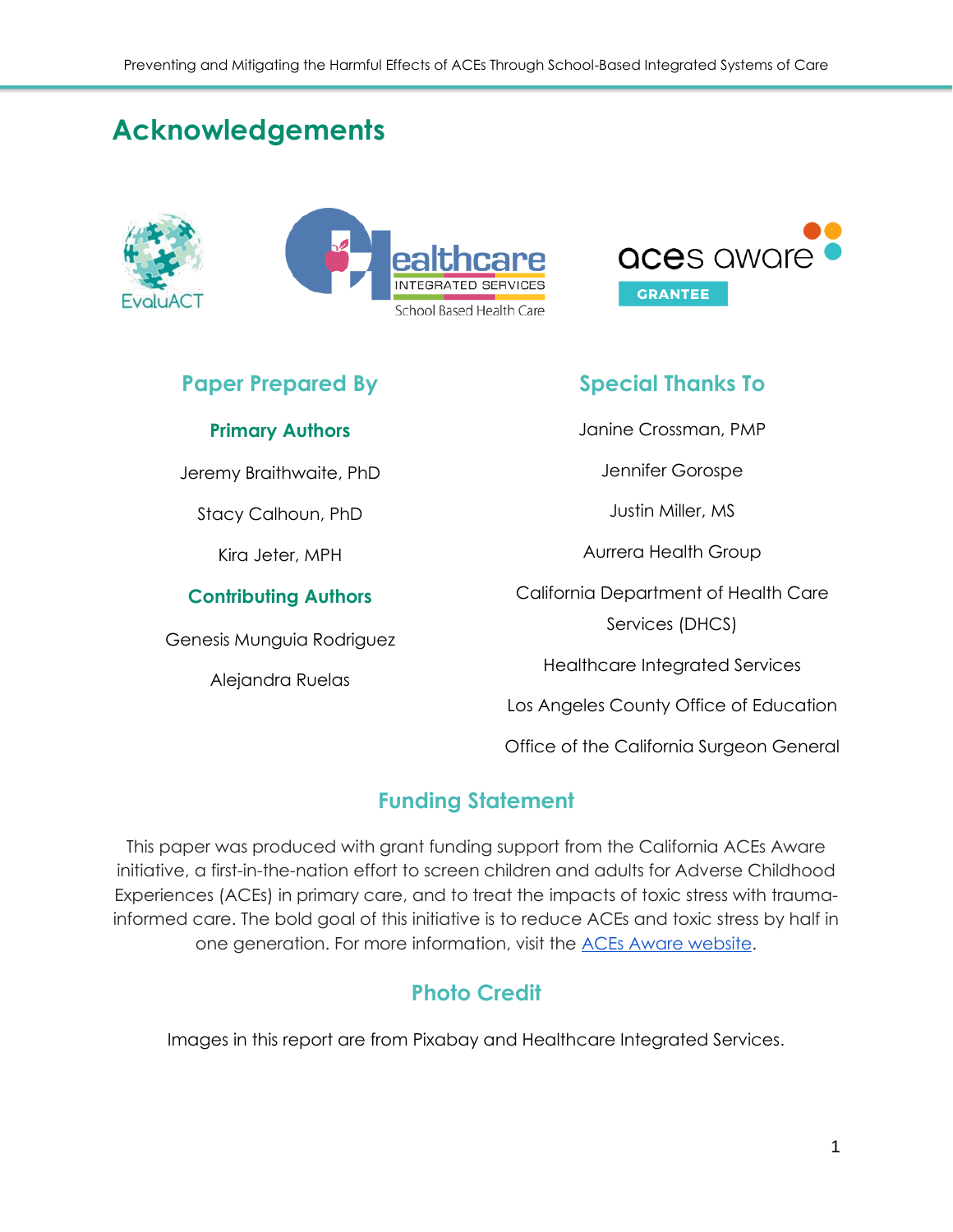## **Table of Contents**

- [Introduction](#page-3-0)
- [Healthcare Integrated Services: Example of School-Based](#page-7-0)  [Integrated System](#page-7-0)
- [Method](#page-7-1)
- [LifeLong Medical Care: Example of School-Based Integrated System](#page-9-0)
- [Results](#page-10-0)
	- [Key Components to Building School-Based Integrated Systems of](#page-10-1)  [Care](#page-10-1)
	- [Facilitators to School-based Integrated Systems of Care](#page-14-0)
	- 16 Barriers to Implementing and Sustaining Integrated School-based [Systems of Care](#page-17-0)
- Bakersfield City School District (Instructional Support Services Division): [Example of School-Based Integrated System](#page-16-0)
- [Resources](#page-20-0)
- [References](#page-22-0)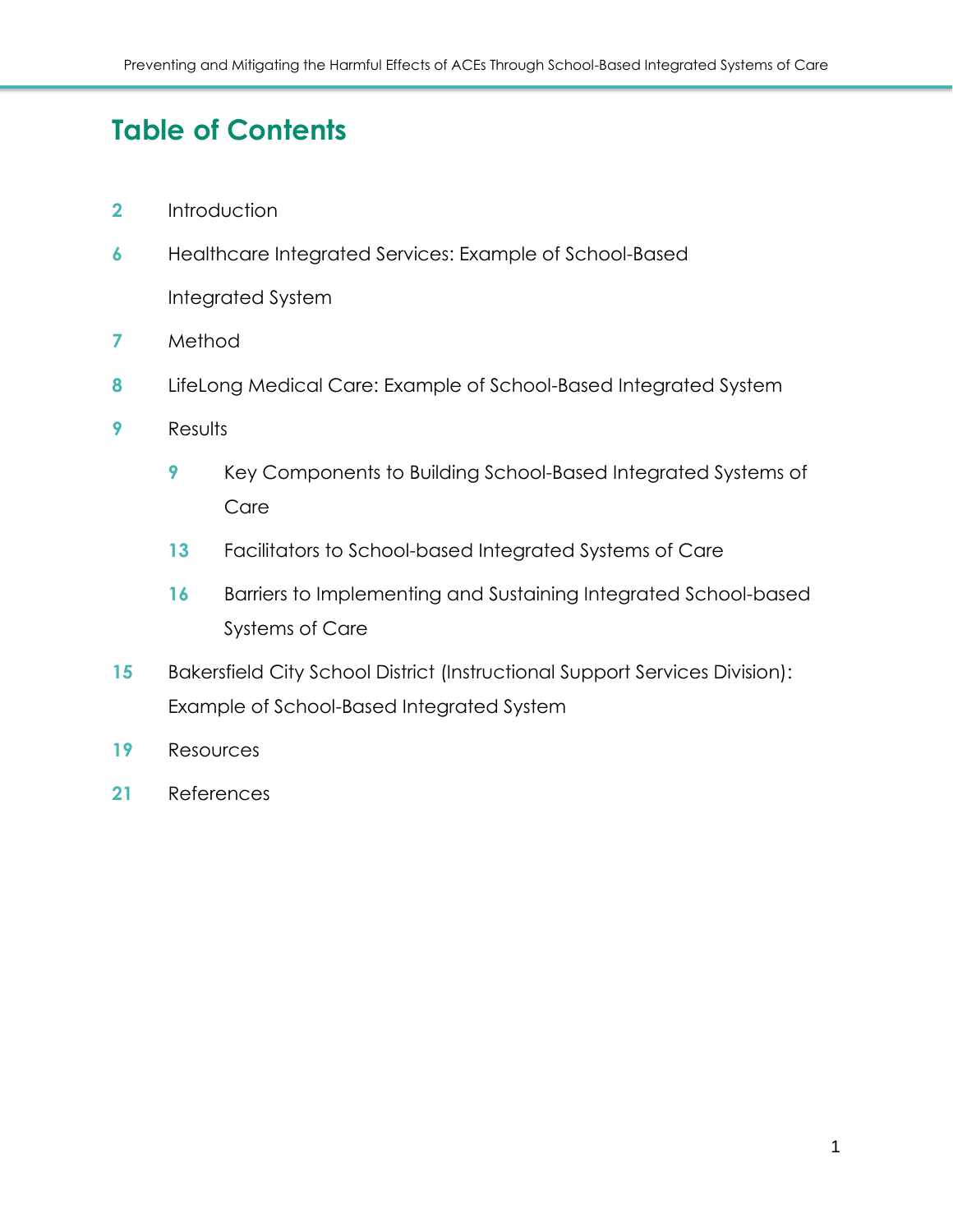## <span id="page-3-0"></span>**Introduction**

## **Over the past two decades, there has been a call for increased focus on how adverse childhood experiences affect health across the life course.**

Adverse childhood experiences (ACEs) are potentially traumatic experiences that occur in childhood and may have an immediate and lifelong harmful effect on an individual's emotional and physical health.<sup>[1](https://www.zotero.org/google-docs/?22MZyY)</sup> ACEs were first described in the landmark study by Felitti et al.<sup>[1](https://www.zotero.org/google-docs/?er10SJ)</sup> on the link between child abuse and family instability and the leading causes of death in a large HMO adult patient sample. Patients completed a survey on early childhood experiences; the study identified 10 categories of adverse events in 3 domains that respondents experienced by age 18 that were associated with several poor mental and physical health conditions in adulthood. These ACEs included abuse (physical, emotional, or sexual), neglect (physical or emotional), and household challenges (an incarcerated parent, mental illness, substance misuse or dependence, absence due to separation or divorce, or intimate partner violence).

ACEs have since been shown to be strongly associated, in a dose-response fashion, with some of the most common and serious health and social conditions facing our society, including 9 of the 10 leading causes of death in the United States, and with

earlier mortality.<sup>[1](https://www.zotero.org/google-docs/?S85huK)-8</sup> The findings of this study had far-reaching relevance on how toxic stress in childhood adversity is understood in the context of health, and further supported what was already known about how our social and environmental conditions, such as poverty, get under the skin to influence our health and well-being.<sup>9-[12](https://www.zotero.org/google-docs/?z2LEXR)</sup>

The process by which stressful or threatening situations and experiences enter the body to alter an individual's biology and development has been described as the biological embedding of childhood adversity and stress.[13](https://www.zotero.org/google-docs/?4PSgTZ)–<sup>17</sup> This occurs via the disruption of allostasis, or the body's ability to adapt and respond to stress. Prolonged or repeated activation of this stress response system can make the body more susceptible to a variety of diseases and premature death—a condition known as toxic stress.[18](https://www.zotero.org/google-docs/?3AAHsk)–<sup>22</sup> The National Academies of Science, Engineering, and Medicine has defined toxic stress as the "prolonged activation of the stress response systems that can disrupt the development of brain architecture and other organ systems, and increase the risk for stress-related disease and cognitive impairment, well into the adult years." [18](https://www.zotero.org/google-docs/?xdXL7b)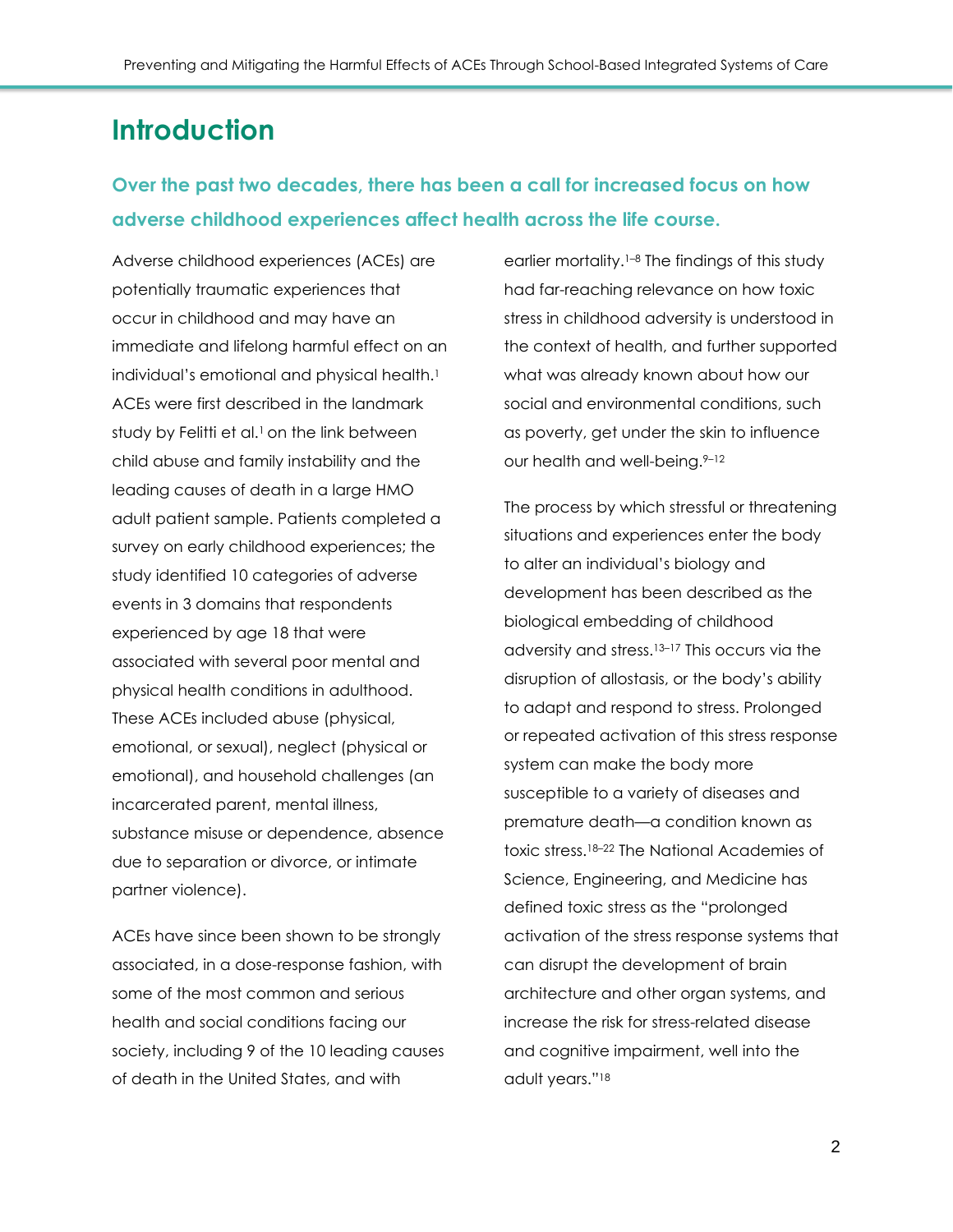

Toxic stress can have an impact on several body systems and psychosocial areas, including the cardiovascular system (myocardial infarction, hypertension, and stroke); the renal/endocrine system (kidney disease, diabetes, metabolic disorders, obesity); the respiratory system (asthma, chronic obstructive pulmonary disease); behavioral and neurological issues (memory disorders, sleep disorders, emotional disorders, smoking, alcohol, and substance use disorders); and problems with education and employment.[1,2,23](https://www.zotero.org/google-docs/?M62ZCL)–<sup>27</sup>

Since the original ACEs study, research has shown that ACEs are common in U.S. adults and affect some people more than others. For example, Merrick and colleague[s](https://www.zotero.org/google-docs/?WzCLJi)<sup>3</sup> used Behavioral Risk Factor Surveillance System (BRFSS) survey data to estimate the prevalence of ACEs among adults in the United States. They found that over 60% of the sample reported having experienced at least one adverse childhood event, and more than 15% reported experiencing four or more. Participants who self-identified as

multiracial reported more ACEs than those in other racial or ethnic categories. Also, female participants were more likely to report ACEs than males, and younger adults reported more events than older adults.

In another study, Hughes et al[.](https://www.zotero.org/google-docs/?UmHZGX) <sup>2</sup> conducted a systematic review and meta-analysis of cross-sectional, cohort, and case-control studies to examine the relationship between ACEs and health outcomes. The study reviewed the risks of alcohol and substance use, mental illness, high-risk sexual behavior, violence, obesity, diabetes, physical inactivity, and other conditions that have been found to be associated with ACEs. Their findings showed that people who reported having experienced at least four ACEs were at higher risk for poor health outcomes compared to those who reported no ACEs.

## **Overview of the ACEs Aware Initiative**

The ACEs Aware Initiative is a statewide effort led by the Office of the California Surgeon General, to reduce ACEs and toxic stress by 50% within a single generation.<sup>[28](https://www.zotero.org/google-docs/?Qunjyf)</sup> The Office of the California Surgeon General and the California Department of Health Care Services are working with health care organizations to provide training and other resources to providers to help them increase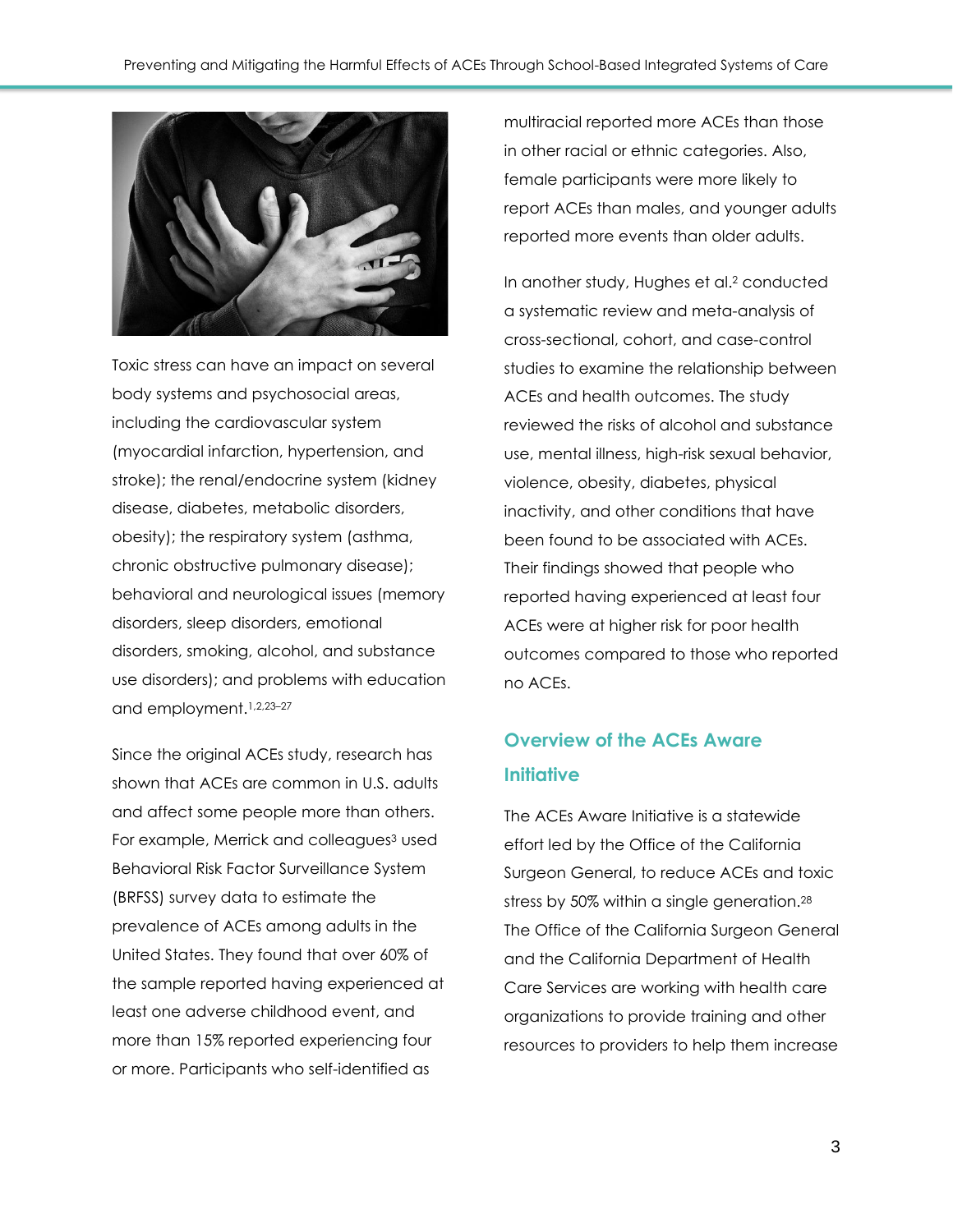their capacity to assess and treat ACEs as part of standard patient care. The initiative provides a model for a public health approach to prevent ACEs and reduce toxic stress through cross-sector coordination in primary, secondary, and tertiary prevention.[28](https://www.zotero.org/google-docs/?VlvCiZ)

#### **Primary Prevention Strategies**

Focused on preventing initial exposures to adverse experiences, and can include:[28](https://www.zotero.org/google-docs/?iQNWmM) policies and programs that support families by improving economic opportunities; policies and programs that strengthen family resilience and bonds; public awareness campaigns on toxic stress; and parent training programs. These strategies can help prevent stress and hardships by promoting safety and well-being in the social determinants of health, including economic stability, social/community context, neighborhood and built environment, health care access and quality, and education access and quality.

#### **Secondary Prevention Strategies**

Focused on helping people who have been exposed to an adverse event but may who may not yet be experiencing any severe problems because of it. [28](https://www.zotero.org/google-docs/?sfqrAW) The main strategy used for secondary prevention is screening for ACEs using the Pediatric ACEs and Related Life-events Screener (PEARLS).[29](https://www.zotero.org/google-docs/?mkpP97)

This screening instrument allows for the early detection and identification of adverse experiences. A person who screens positive on the PEARLS can be treated by offering evidence-based strategies<sup>[28,30](https://www.zotero.org/google-docs/?7YqK2i)-32</sup> to help regulate the stress response. These strategies include supportive relationships, high-quality sufficient sleep, balanced nutrition, regular physical activity, mindfulness and meditation, experiencing nature, and mental health care when indicated. The final strategy is tertiary prevention, which focuses on treating people who are experiencing harmful effects of toxic stress in order to reduce the progression or severity of the effect  $28$ 

#### **Tertiary Prevention Strategies**

Evidence-based strategies for tertiary prevention also include supportive relationships, high-quality sufficient sleep, nutrition, physical activity, mindfulness and meditation, experiencing nature, and behavioral health care; but there is an additional focus on educational justice, social service, public health, and early childhood systems beyond the clinic setting to help mitigate the harmful effects of ACEs.[28,30](https://www.zotero.org/google-docs/?zxtZTC)–<sup>32</sup> Detection can help provide a structured and supportive plan for people and families affected by ACEs.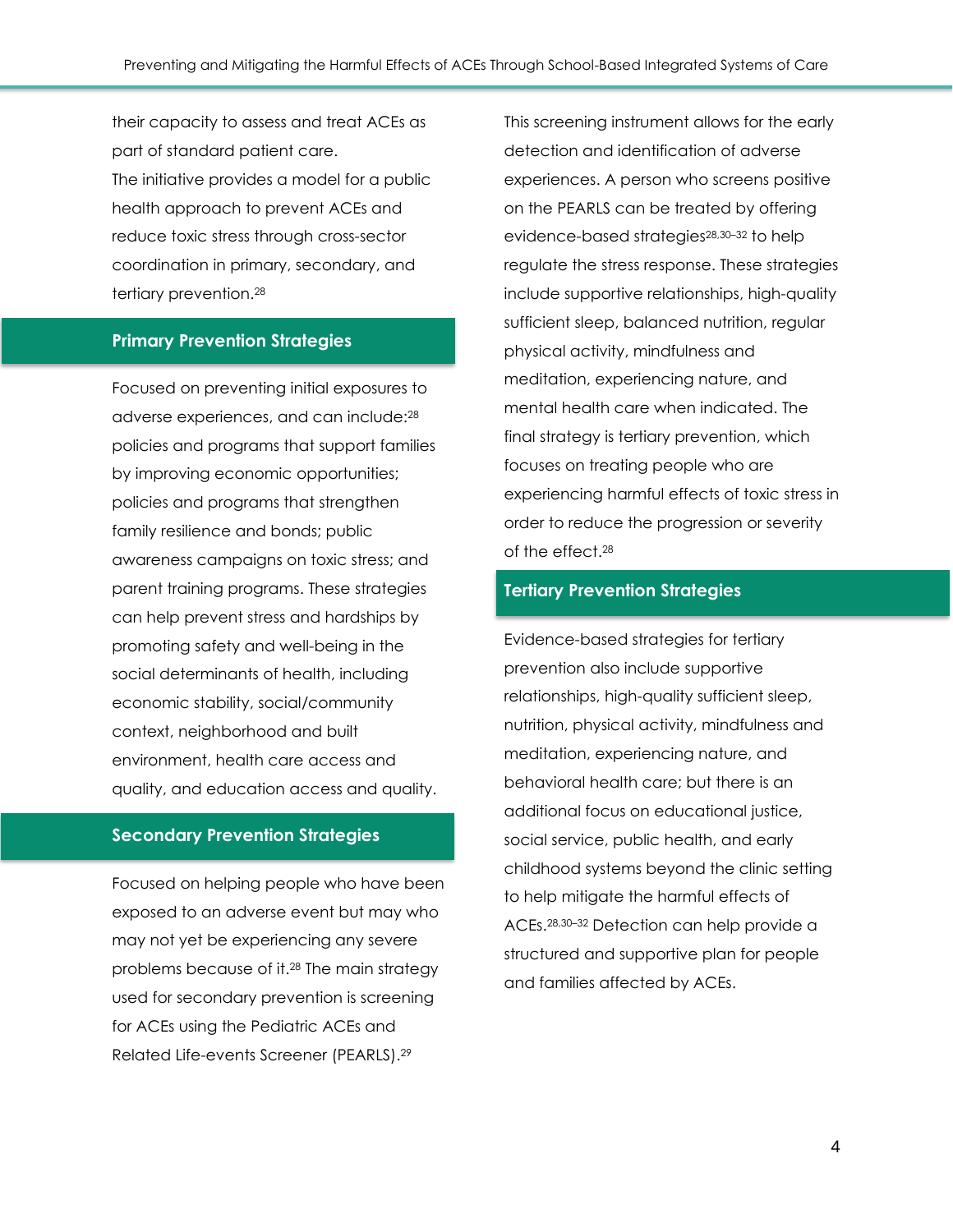## **School-Based Integrated Systems of Care**

School-based health centers (SBHCs) have been implemented in K–12 schools throughout the United States to meet the physical and behavioral health needs of students. Because of their unique location, SBHCs have the potential to fully integrate primary, secondary, and tertiary prevention programs into clinical practice to address ACEs. SBHCs typically provide basic primary care services, mental health services, substance abuse treatment, and/or social services to students, their families, and the broader community. SBHCs often augment the health care services the student is already receiving. If a student does not have access to care in the community, SBHCs can serve as the medical "home" for that student.

Even though SBHCs can improve access to primary and behavioral health care, the different types of service providers at play within and outside the SBHCs often operate independently of one another, which can result in fragmented care for students and their families.[33](https://www.zotero.org/google-docs/?CDZHKF) Thus, there is a growing recognition that more holistic services for students and families are needed to improve their patient experience, continuity of care, and outcomes through integrated coordination and delivery of care.

Integration has been conceptualized as belonging on a continuum that can vary based on the level and location of the integration within the system. For instance, partial integration might consist of SBHCs staffing primary care and mental health providers who work onsite at the SBHC but are employed by different agencies that have different policies regarding patient care, whereas full integration might consist of SBHC service providers employed by the same agency, working together to provide integrated collaborative care to the patient.

While different models and approaches to integrated systems of care have been widely applied and documented across a variety of settings, no single example is recognized as best practice. Comparatively little is known about integrative care models wherein the school serves as the entry point for receiving comprehensive services. A better understanding of different approaches to delivering integrated systems of care are needed in order to provide best guidance for creating comprehensive and integrated services in schools. In this paper, we present findings from interviews with school stakeholders that help to identify promising practices for school-based integrated systems of care as well as barriers and facilitators to implementing and sustaining school-based integrated models.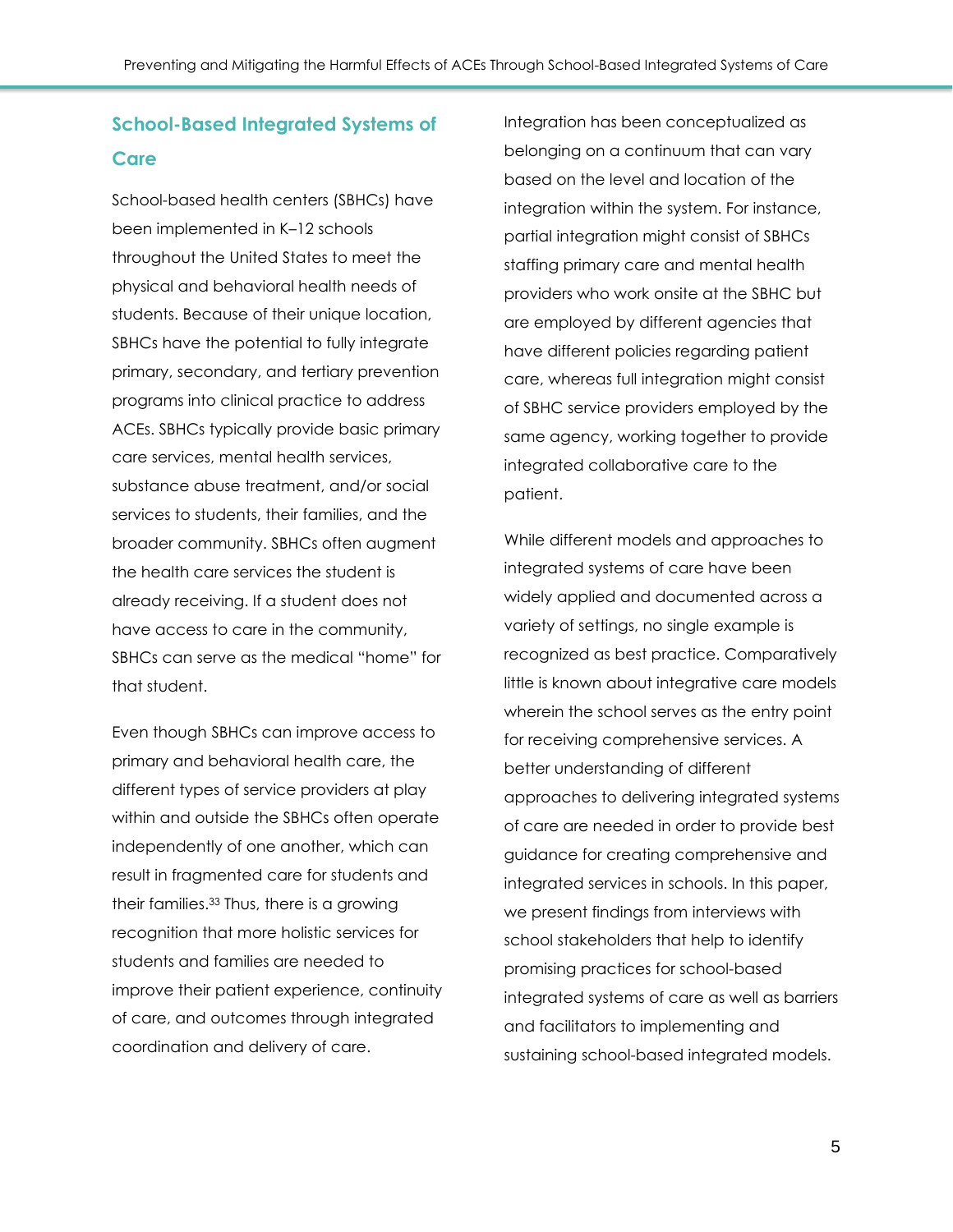

## <span id="page-7-0"></span>**Healthcare Integrated Services (HCIS): Example of School-Based Integrated System**



**Schools/Districts Served:** Various schools within Los Angeles County

**Community Context:** HCIS provides health services in schools located in medically underserved communities in Los Angeles County. Youth in these communities are exposed to high levels of community violence and ACEs.

#### **Entry Point for Integrated System of Care:** Clinic level.

**Model Overview:** HCIS was established over 22 years ago with the goal of providing behavioral health treatment for students throughout Southern California with referrals to community providers to address physical health issues. However, HCIS administration found that the previous process for providing behavioral and primary health care to students was disjointed, with many of the physical health-related needs of students remaining unmet despite the fact that they were referring students to other providers in the community. Thus, to eliminate the barriers students faced in accessing the multifaceted health care they needed, HCIS decided to start over from scratch to develop a more efficient and comprehensive system for addressing both the physical and behavioral health needs of K–12 students in an easily accessible school setting.

In 2019, HCIS implemented a universal integrated primary and behavioral health screening program into their clinic services. The screening includes the PEARLS, along with questions covering nine domains: access to health care, support systems, emotional health and safety, physical health, self-harm/suicide, sexual health, alcohol and substance abuse, trauma and victimization, delinquency, and nutrition wellness. The primary goal of the universal screening program is to identify students with health issues, behavioral issues, and ACEs exposure and refer them to needed services within the clinic and/or community.

<span id="page-7-1"></span>HCIS applies a collaborative care approach by engaging with the students and their parents/caregivers as soon as a condition or concern is identified through the screening. A collaborative care approach is also established between the primary care, behavioral health, and social service teams as they work together to develop a treatment and service plan for the student and monitor their progress. Communication among team members is made through the utilization of electronic health records (EHR). Use of the EHR helps to make the monitoring of patient outcomes and the exchange of information among team members more efficient.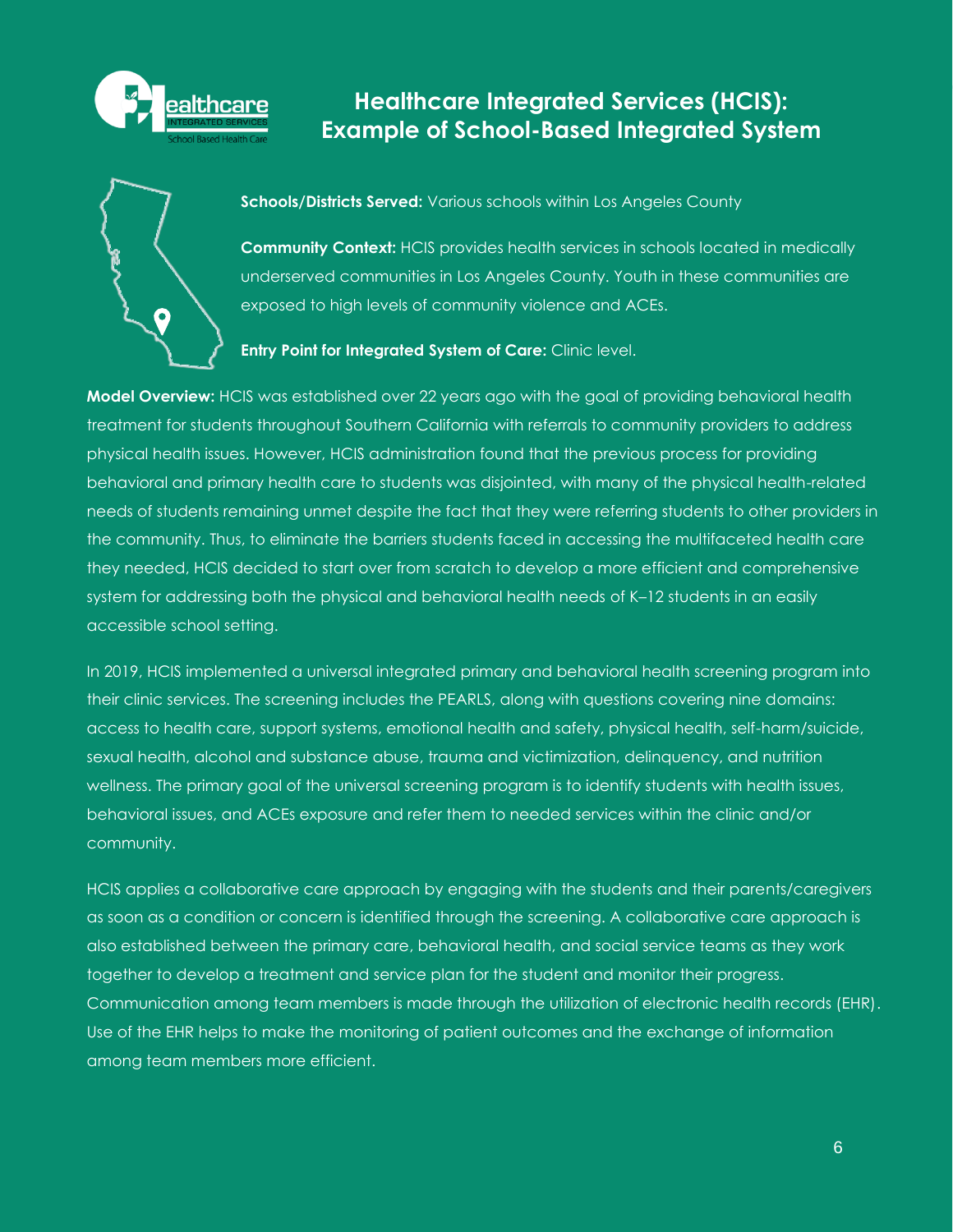# **Method**

#### **Participants and Study Design**

From August 13 to September 13, 2021, we conducted semi structured interviews via Zoom with 15 school stakeholders in California. The sample included school administrators (*n* = 6), direct service providers (*n* = 4), and district/school consultants (*n* = 5), representing the geographical regions of Southern, Central, and Northern California. Individuals were eligible to participate in the interview if they had experience overseeing and/or providing services to students in K–12 school settings. Individuals who worked with school districts and schools as consultants to

provide training and technical assistance in improving services and student outcomes were also eligible.

Two methods of recruitment were employed in order to assemble the final sample of school stakeholders. First, we sent direct emails to school stakeholders in our network, inviting them to participate in the interview. We also utilized a snowball sampling approach whereby we asked participants to forward the recruitment email to other stakeholders in their network who they believed would be able to make a valuable contribution to this study.



Participants provided verbal informed consent after receiving an overview of the research purpose. As part of the interview, participants were asked to discuss current school-based approaches to addressing ACEs, with a particular emphasis on integrated systems of care in K–12 schools.



Interviews were conducted until we reached thematic saturation at 15 interviews, which was in line with what has been found in prior research.[27](https://www.zotero.org/google-docs/?NYY9Hm)

Each interview lasted approximately 45 minutes and took place via Zoom.

All interviews were recorded and transcribed verbatim.

Each stakeholder received a \$50 gift card for taking part in the interview.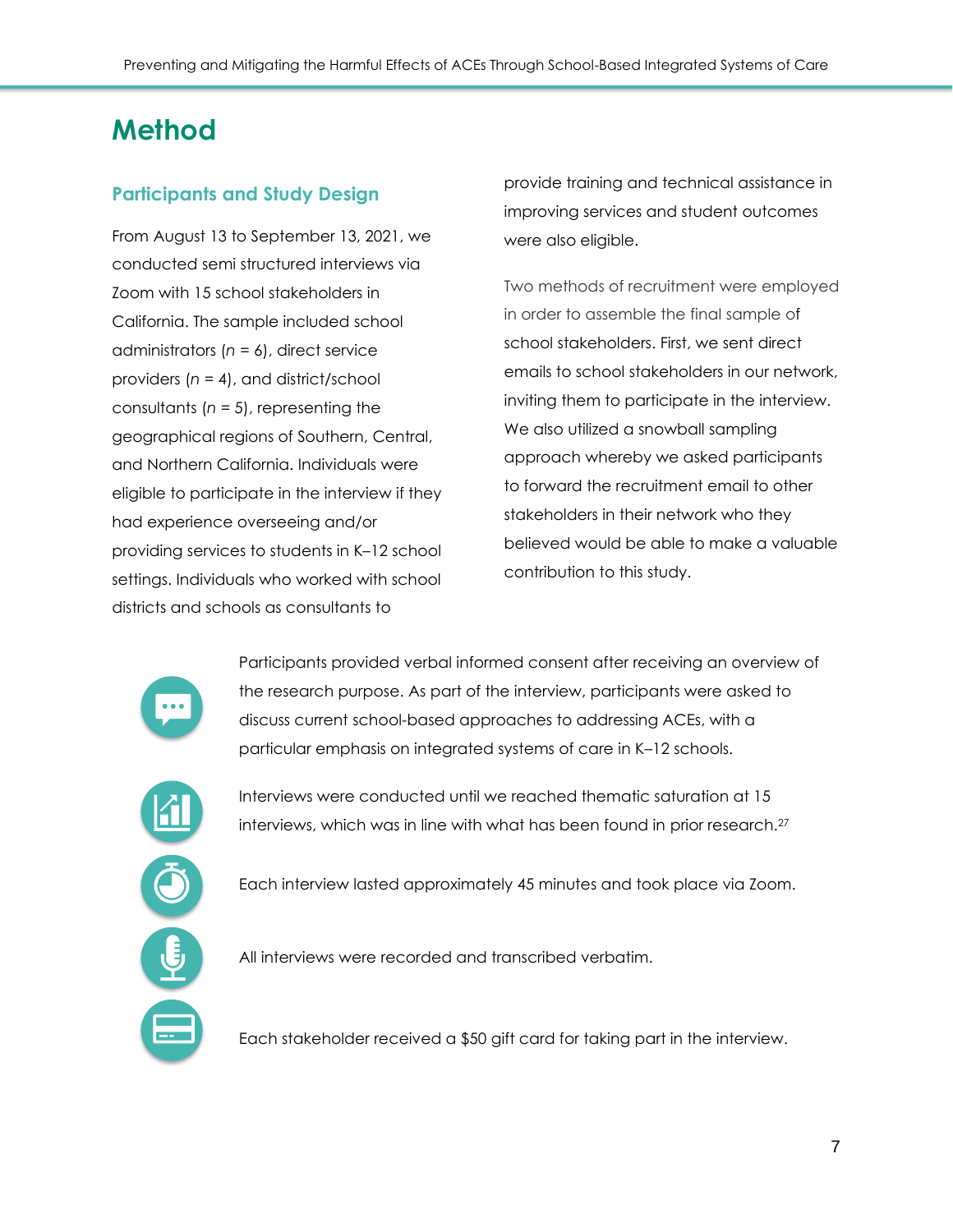

#### <span id="page-9-0"></span>All study procedures were reviewed and approved by a private institutional **LifeLong Medical Care: Example of School-Based Integrated System**

**Schools/Districts Served:** Oakland Unified School District and Emeryville Unified School District.

**Community Context:** LifeLong Medical Care (LMC) serves youth and families in areas where ACEs and toxic stress impact daily life. Neighborhood violence, school lockdowns, COVID-19, and wildfires and related air quality issues are all major triggers at present. The communities served are home to a large number of

immigrant youth from Guatemala, Honduras, El Salvador, Yemen, Algeria, Syria, Nigeria, and Ethiopia, many of whom experienced trauma as they made their way to the United States.

**Entry Point for Integrated System of Care:** Clinic level.

**Model Overview:** LifeLong Medical Care provides health, dental, and social services to underserved people of all ages; creates models of care for the elderly, people with disabilities, and families; and advocates for continuous improvements in the planning and delivery of health care. LMC currently operates three school-based health centers in Oakland and Emeryville that provide comprehensive health care, health education, and youth development services to K–12 students. Primary care services, dental services, and behavioral health care are all provided.

The organization uses use the Rapid Adolescent Prevention Screener tool (RAAPS)33—a web-based screener consisting of 21 yes/no questions focused on physical, emotional, and sexual abuse, neglect, bullying, nutrition, and safety—to mass-screen students (30–40 per day) at the start of the fall semester, collaborating with PE teachers and school administrators to facilitate the screening. Students also complete the Patient Health Questionnaire-9 (PHQ-9) if they are flagged for depression or anger. Students complete a CRAFFT 2.135 screener if they disclose substance abuse issues. The PEARLS screener is also used for yearly well visits/well child checks for youth and teenagers; for students younger than 12, the screener is completed by a parent or caregiver, while older students complete the screener themselves.

Positive RAAPS screenings result in warm handoffs to behavioral health clinicians. If additional support services are needed, a COST (Coordination of Services Team) referral takes place to determine what services can be assigned to students. Different support services are offered by a licensed clinical social worker, such as anger management groups, healthy habits/healthy lifestyles groups (e.g., mindfulness, sleep hygiene, mindful eating), grief groups, and youth-peer education groups. Team members can refer students to restorative justice circles and mediation/de-escalation groups facilitated by district employees, which keep youth from getting dismissed from the classroom and thus causing disruption.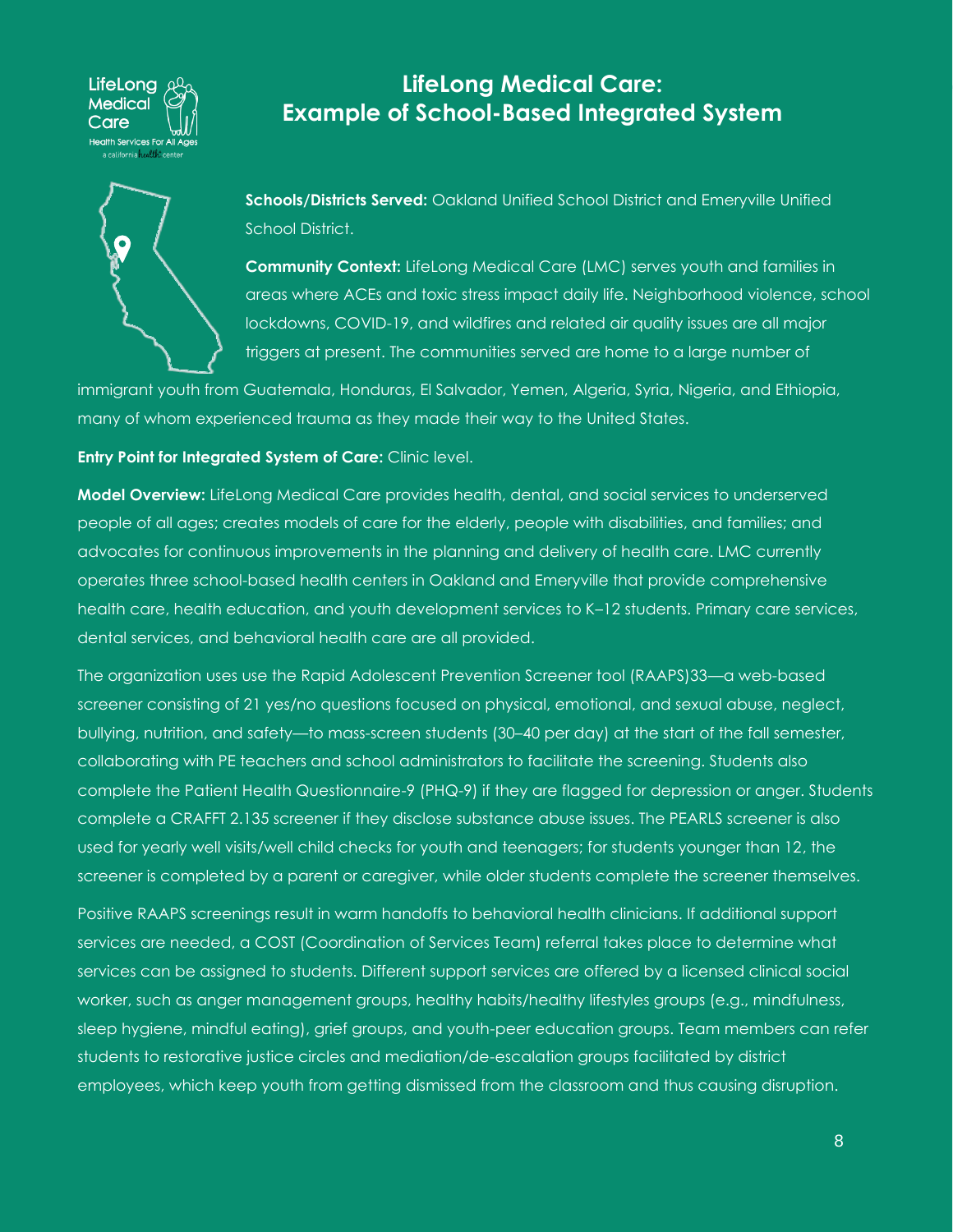#### **Analyses**

The interviews were analyzed using rapid thematic analysis, which has been found to be consistent with more traditional forms of qualitative analyses that include interrater reliability checks.[28,29](https://www.zotero.org/google-docs/?8KBr8W) The first three authors met regularly throughout the data collection process to discuss the emerging themes. We organized the interview notes and transcriptions by seven key interview questions categorized into four substantive domains (i.e., experience addressing ACEs in schools; facilitators and barriers to

implementing integrated systems of care; key components for integrated systems of care; and current gaps in school-based services) using a matrix in Excel. Following each interview, the facilitator inserted notes into the matrix regarding participant response to each of seven key interview questions along with representative quotes from the interviews. Each member of the analysis team reviewed the completed matrix and identified overarching themes from each domain, which were further refined until consensus as to the themes was reached.

## <span id="page-10-0"></span>**Results**

#### <span id="page-10-1"></span>**Key Components to Building School-Based Integrated Systems of Care**

There is currently no national standard for school-based integrated systems of care which prescribes the basic operational characteristics that all such models should share as benchmarks

for performance. As interview participants discussed the issues, challenges, and opportunities they have faced in the planning, design, and operation of school-based integrated systems of care, several core characteristics emerged that may inform the development of such models moving forward.

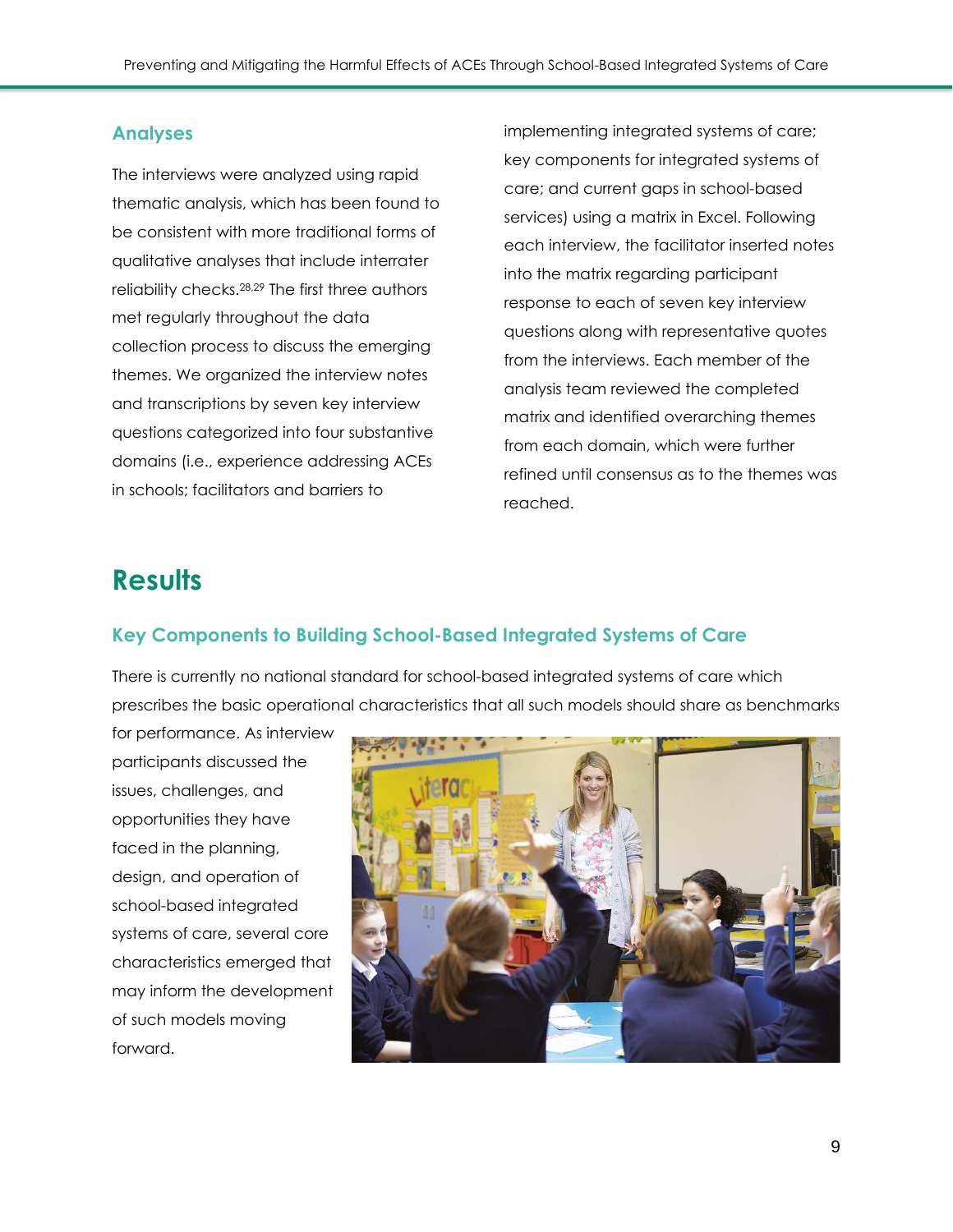#### **Building Appropriate Infrastructure**

The planning of school-based integrated systems of care should consider the broader needs and context of the wider community. Interview participants stressed the importance of ensuring that schools are creating something that meets the needs of their communities.

#### **Participant Quote**

*"Don't just open a wellness center and provide a service because, like, 'Wow, this looks amazing!' Identify what the lacking areas are in your community, and then provide it."*

Onsite school presence and full integration into the school system are important for removing service silos. One interviewee stressed, "Being able to just pull all of us together and . . .look at the student as a whole and see what services they need, and who's qualified to provide it. . . . that was a huge turning point for us."

Training all school staff on ACEs and toxic stress and the linkage to student behaviors in school is critical. One interviewee stated that he believed the majority of teachers and administrators he had worked with over the course of his career are still largely unaware of the science of ACEs and toxic stress and closing this knowledge gap is integral to the success of building schoolbased integrated models of care. Another interviewee remarked, "We have trained our staff . . . on ACES and have reviewed the ACEs study and findings with them to help paint the picture because a lot of our staff don't necessarily come from this part of town—or if they do, it was much different when they lived here."

#### **Comprehensive Screening**

Universal screening at the beginning of the school year helps establish a baseline among the student population. Multiple modalities of screening capture a broader range of risk, protective, and resiliency factors. Some interviewees commented on the fact that screening solely for ACEs provides a narrow and limited understanding of the full scope of trauma affecting students, especially in the context of a global pandemic. The PEARLS screener provides an inroad for discussing ACEs and trauma with students.

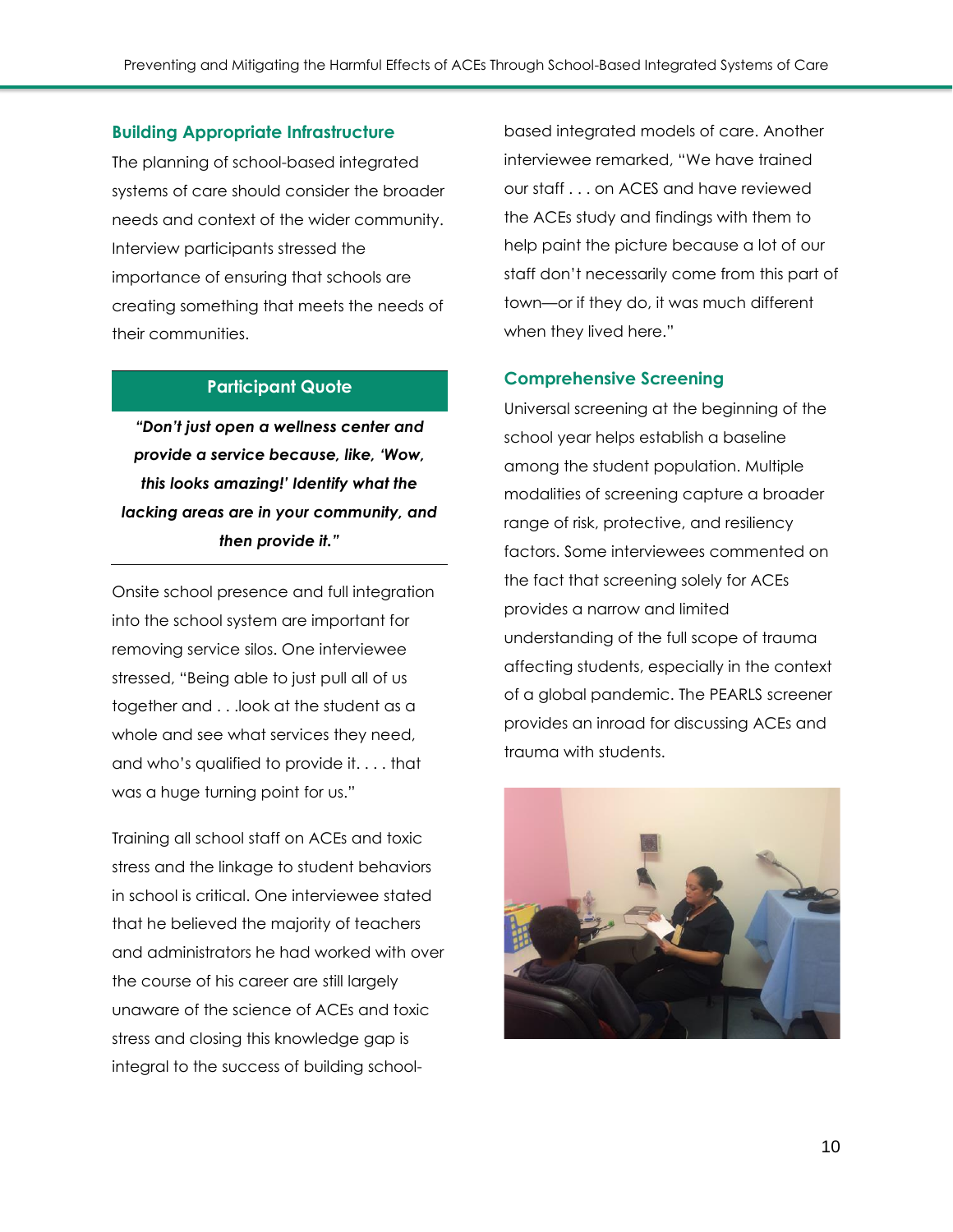#### **Individualized and Holistic Approaches to Care**

Whole-person care (WPC) coordinates physical health, behavioral health, and social services, and is the standard of care for school-based integrated models. One interviewee observed, "There are some high school districts . . . that have been building systems to look at the whole child and looking at bringing in mental health therapists and social workers and more counselors and those pieces and having them as part of their system within their structure."

Some schools employ a multitiered system of supports (MTSS) framework to address the needs of students experiencing academic and behavioral challenges. MTSS teams may include the school principal, school psychologist/behavioral interventionist, academic support services staff, and teachers meeting together on a weekly basis to create individualized service plans for youth.

School-based health providers emphasized the importance of youth empowerment in addressing and treating the impact of ACEs and trauma. In particular, it is critical that providers do not "force" a specific service on a child but rather provide them with the appropriate information about their options and let them make an informed and empowered choice.

#### **Participant Quote**

*"I'm not going to push counseling on anyone who is not ready. So, just because you told me that you have a trauma history, I don't assume that you are ready to take the next step into counseling, so generally . . . I'll talk to them about what are their coping skills, what are their support systems, and then giving them options."*

#### **Streamlined Communication Protocols**

Hiring providers under a single entity helps to remove communication barriers. One interviewee observed that this practice has helped ensure everyone is on the same page with regard to student health: "Those nurse practitioners and social workers those are our employees . . . those providers and the support staff being our employees allow that communication to flow between the wellness centers and the schools."

#### **Create Opportunities for Equal Access**

Schools employ creative means to ensure students schoolwide have opportunities for equal access to screening and referral to services. One interviewee commented that their school can complete many screenings in a day. The provider begins screening the higher grades and works backward to younger students. This strategy provides the school an opportunity to "catch those students who are transitioning to another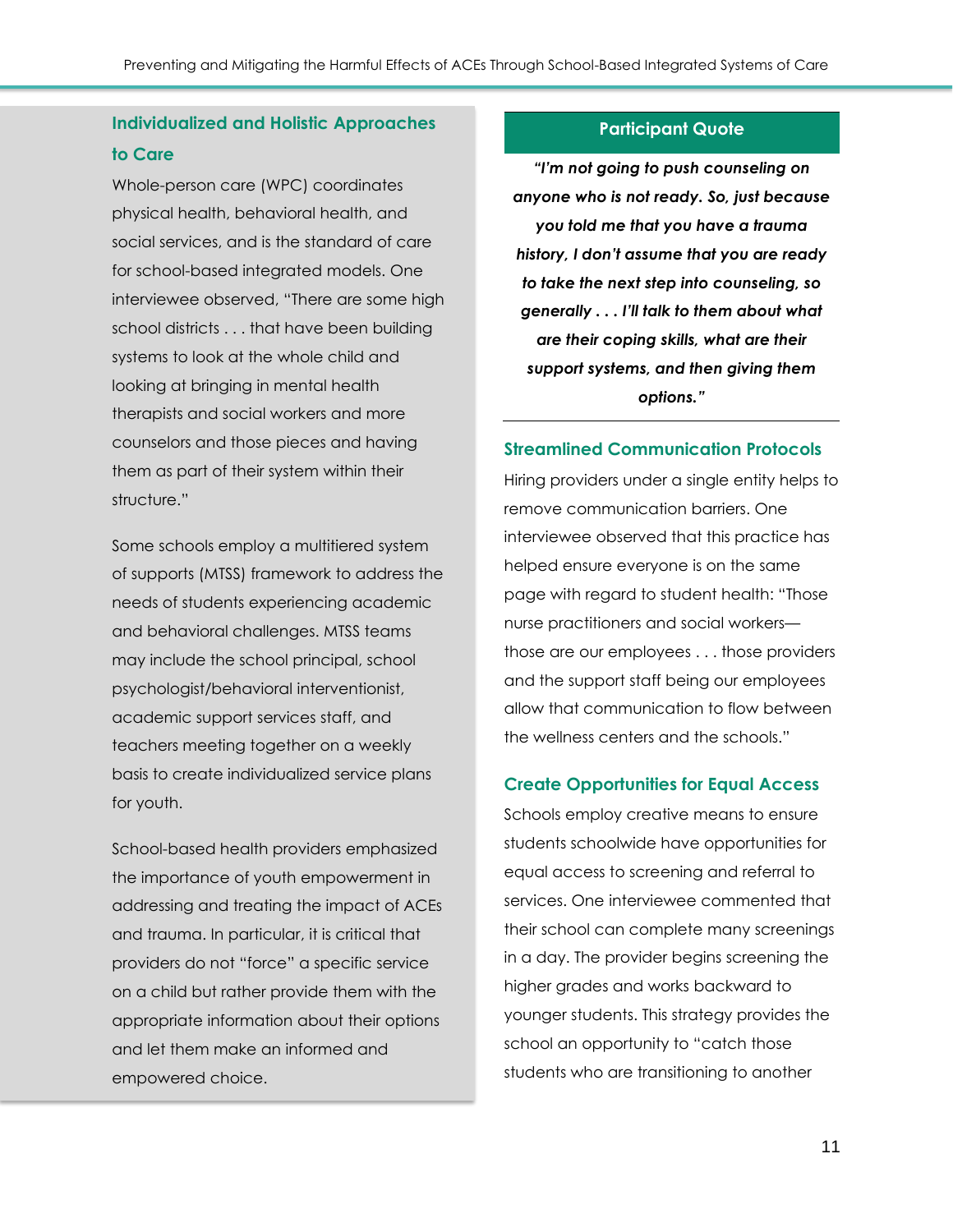school sooner." Lowering barriers to care is crucial to ensuring health equity.

#### **Participant Quote**

*"All students are screened and if a student is positive for ACEs, they will connect the student to a clinician who will do further assessment. If the needs of the student are beyond the scope of the clinician, the student will be referred to the service coordination team that is colocated in the school. The coordinator will decide what additional services the student needs. However, not all schools reported having an infrastructure that supports students have the opportunity to receive screening and be referred to supportive services."*

#### **Ensuring Continuity of Care**

In addition to providing services directly, schools-based integrated systems of care employ a case management approach to ensure follow-through on a student's entire treatment program. One interviewee explained that when making referrals out to community resources, the licensed clinical social worker stays involved with those cases to ensure the child is going to appointments and receiving services: "We don't just link out to the community and wash our hands of it. It's more of a case management approach versus a direct service approach.

Consistency in students' team of providers throughout the course of their school career is the gold standard for school-based integrated systems of care. Interviewees stressed the importance of starting interventions early in elementary school and having the same team of providers with youth throughout their whole K–12 career. For instance, one interviewee explained that schools in their district are grouped in particular feeder patterns from elementary to junior high school, such that service providers maintain their care relationships with youth.

#### **Program Evaluation**

Process and performance measurement, continuous quality improvement, and impact evaluation are important tools used to track and monitor student progress and outcomes, provide information to school administration, and identify needed improvements to school-based integrated systems of care. Overall, there are research gaps with regard to what works in terms of how to implement a program as well as how to use continuous quality improvement to demonstrate what works. Interviewees cited a lack of information on "real-world" implementation best practices and how "different sectors and systems interact," as well as the need to figure out how "to strengthen that at the policy level."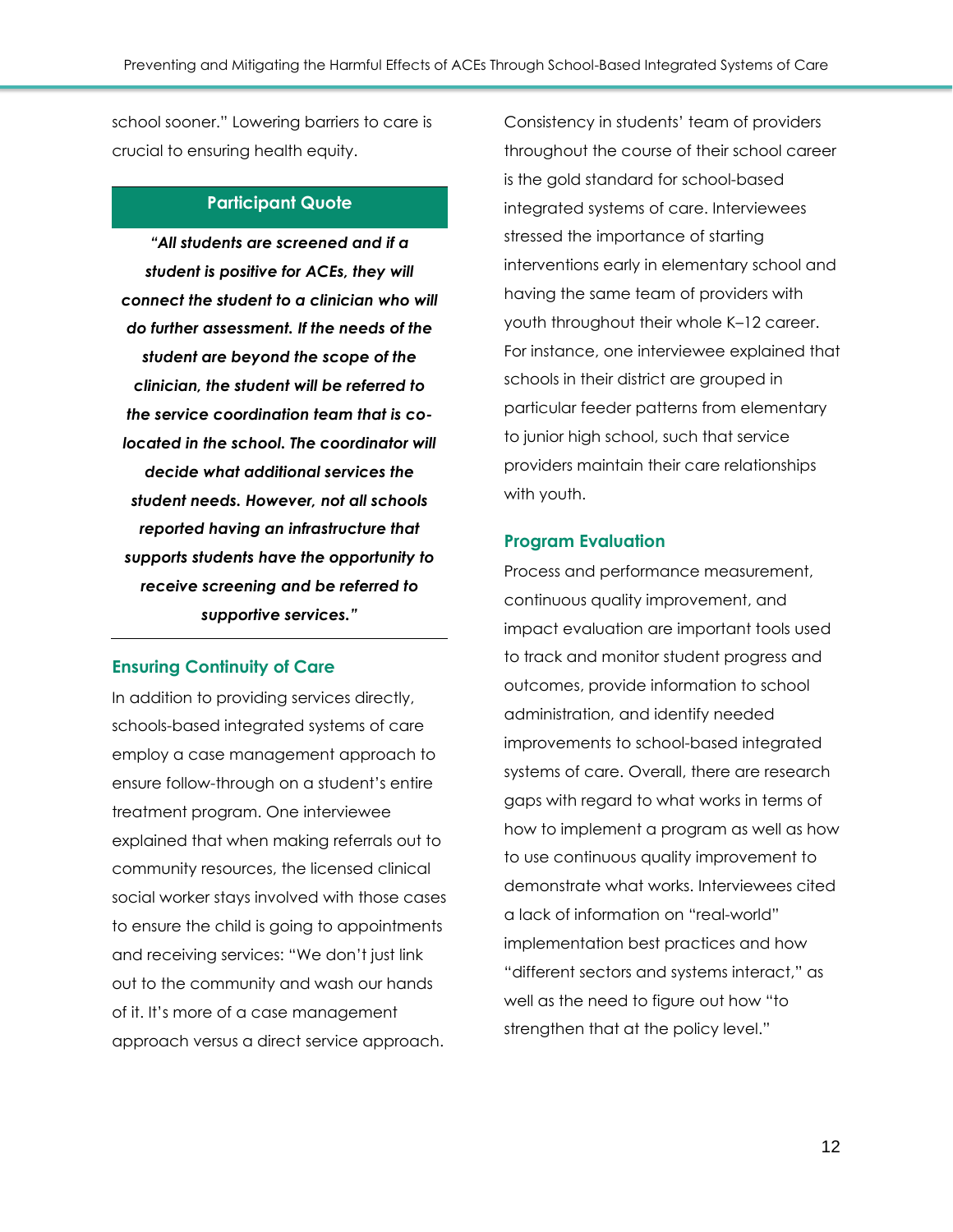## <span id="page-14-0"></span>**Facilitators to School-based Integrated Systems of Care**

**Centering social justice.** Several interviewees emphasized that creating systems that ensure health and racial equity in schools requires a firm commitment to social justice and advocating for the health and wellness of children. One interviewee stated, "Many school-based health centers are rooted in social justice and they will do whatever it takes to get the kids connected to services." Another interviewee observed that heightened attention to the Black Lives Matter movement and other social movements in the United States has brought attention to the pervasive trauma that exists in medically underserved communities.

## **Utilizing interns and other professionals to overcome shortage of licensed and**

**credentialed service providers.** Several interviewees have noted that in order to ensure they can provide needed services to students in a timely manner, they have utilized interns and/or other service providers in place of licensed professionals. One participant noted that she was able to get "three interns for a semester for the price of

one licensed provider." Utilizing interns or other types of professionals to fill certain roles within the system of care helped respondents to address workforce challenges rising from shortages of licensed or credentialed professionals in their community and/or funding constraints.



**Commitment to learning about ACEs and trauma.** Establishing a school-based integrated

system of care requires a commitment to ongoing learning and training on ACEs and trauma by school staff (e.g., teachers, administrators, and support staff). This may include training and/or professional development workshops focused on methods for recognizing ACEs and trauma, strategies for engaging students in conversations about trauma, or evidencebased practices for treating and undoing the long-term impacts of toxic stress. One interviewee stressed that building the capacity of school staff to understand complex needs of students experiencing ACEs is germane to the success of building these models; if school staff are ACEsaware, they will be more likely to cooperate and collaborate with school-based health care providers in developing responsive solutions to students in need.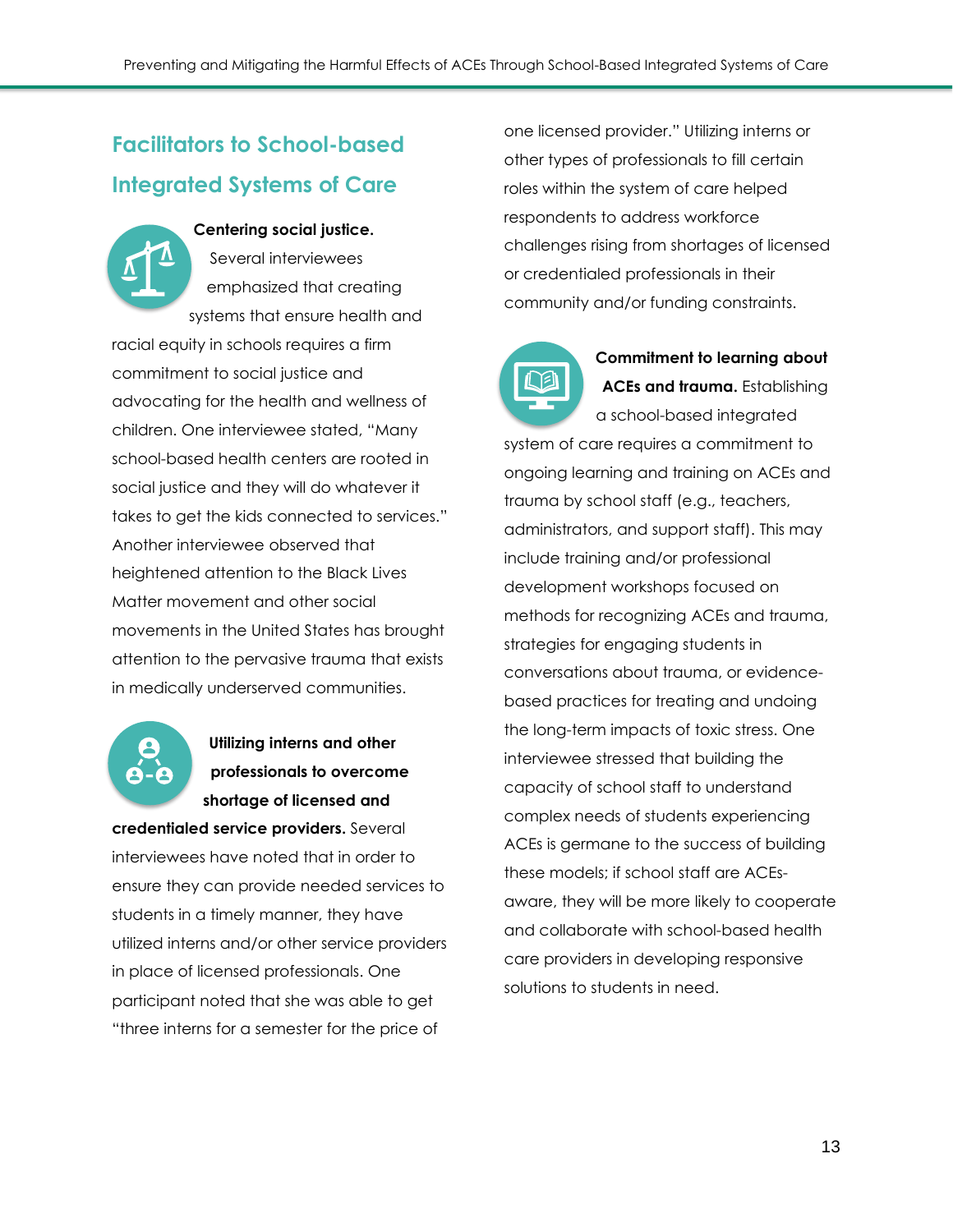

**Strengths- and assets-based approaches to addressing ACEs, trauma, and toxic stress.** While screening for ACEs is crucial

for identifying who is at risk for toxic stress and initiating the appropriate steps for responsive interventions, this is only half the equation to building healthier futures and life outcomes for affected youth. Several interviewees emphasized the importance of also prioritizing protective factors and resiliency, including quality of relationships with parents/caregivers, problem-solving skills, self-regulation, and broader community support. As one interviewee put it, "We need to focus not just on risk factors for trauma, but also resiliency factors. Students have different resiliency thresholds; we don't know the impact on trauma for every student." Incorporating conversations about protective factors and resilience in promoting healthier futures for youth is a key facilitator to creating school-based integrated systems of care as it lends to the creation of more holistic approaches to care. For example, one interviewee explained that stronger therapeutic

relationships are possible when the providerclient relationship is not entirely centered on the deficits or shortcomings of the client.



#### **Increased emphasis on social and emotional learning.**

The Collaborative for Academic, Social, and Emotional Social and Emotional Learning (CASEL) defines social and emotional learning (SEL) as "how children and adults learn to understand and manage emotions, set goals, show empathy for others, establish positive relationships, and make responsible decisions."[30](https://www.zotero.org/google-docs/?uO4kth) Some interviewees described an important shift in the schools where they work toward prioritizing the restoration of relationship skills and feelings of safety in school settings, especially in the context of a global pandemic.

#### **Participant Quote**

*"A commitment to SEL in the classroom is an important precursor to building schoolbased integrated systems of care because it allows school staff and teachers to better see the connection between ACEs, childhood trauma and academic outcomes in impacted students."*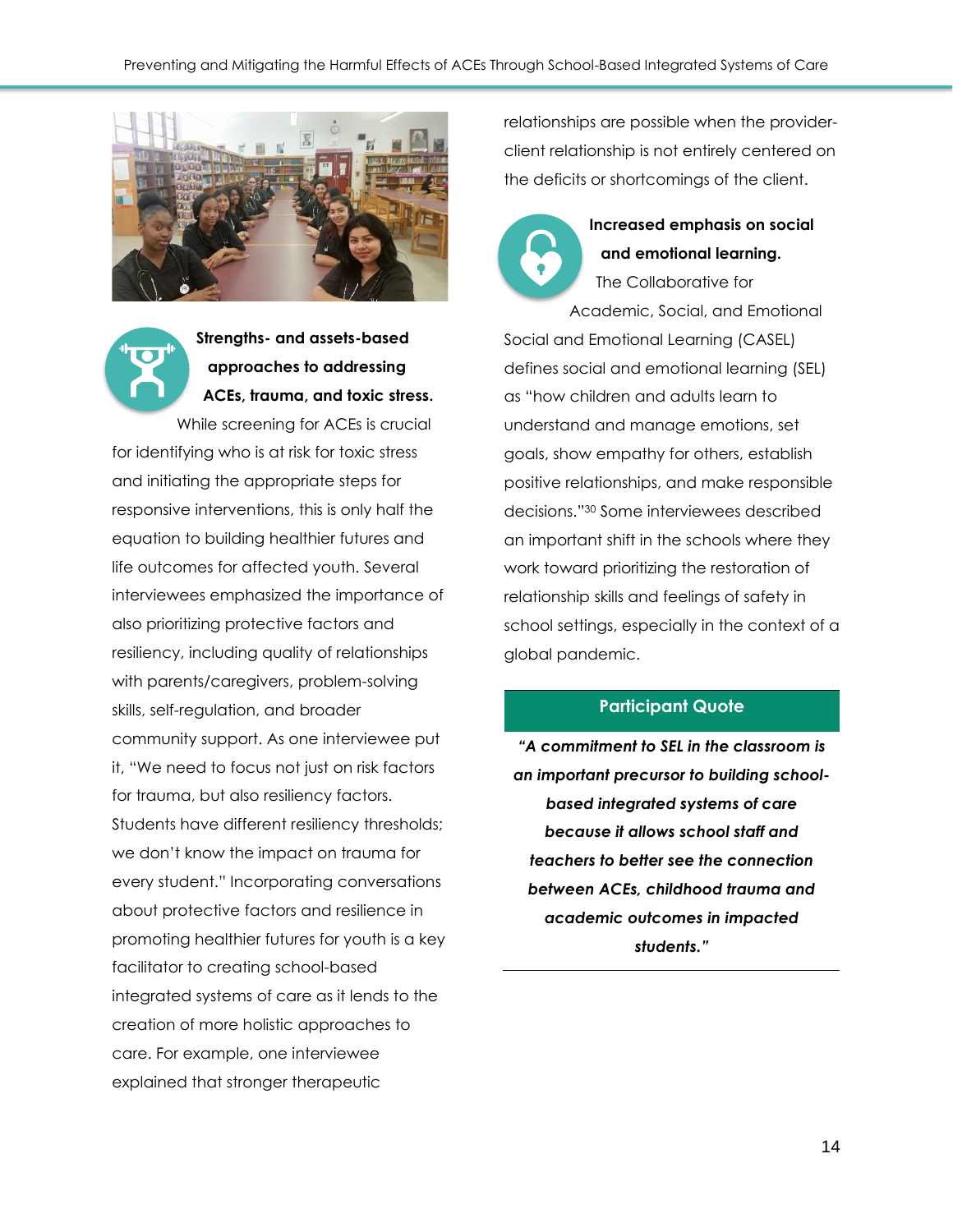

# $\boldsymbol{Q}$

## <span id="page-16-0"></span>**Bakersfield City School District: Example of School-Based Integrated System**

**Schools/Districts Served:** Bakersfield City School District.

**Community Context:** The surrounding community has a very high poverty rate and exposure to gun violence. A significant number of students in this school district have experienced four or more ACEs. There is a lack of appropriately credentialed and licensed professionals in the community who can provide certain types of mental health services.

#### **Entry Point for Integrated System of Care:** School level.

**Model Overview:** The Bakersfield City School District has built a multitiered system of support with a heavy focus on building relationships with students, families, and staff. All of their schools have a team of school personnel (i.e., principals, psychologists, behavioral health intervention specialists) who meet on a weekly basis to identify students who need services and discuss progress of students already receiving services, making adjustments to the service plan as needed. If this team determines that a student needs a higher level of support they will refer that student to the District's Wellness Center, where a social worker will conduct the intake process, which includes administering the PEARLS. If the results of the intake assessment indicate that the student does not need intensive support, the social worker will refer the student to an associate social worker or intervention specialist with recommendations for support. If the results of the intake assessment indicate that the student does need a higher level of support, the Wellness Center will provide that support directly or connect the student to a provider in the community while continuing to provide case management services.

All school-based providers are employed by the school district, which helps to ensure everyone is on the same page. All care sites have intervention specialists who help students develop healthy coping skills. They also have mentors who work with specific high-risk populations, such as foster care youth and African American students. Some of the higher-need schools have a dedicated social worker assigned to them; the system also utilizes itinerant social workers who serve a group of schools to work with students to identify and address any underlying factors that are driving certain behaviors (e.g., attendance issues). The wellness centers each have a nurse practitioner on hand, allowing them to provide basic primary care services including physical examinations, health screenings, treatment for minor illnesses and injuries, and immunizations. The credentialed school social workers at the wellness center can provide individual, group, and family therapy. The wellness center may also refer students with high-level mental health needs to local mental health agencies in the community. The multitiered support structure allows the system to triage things so that they can ensure that only those with the highest level of need are referred to scarce mental health resources in the community.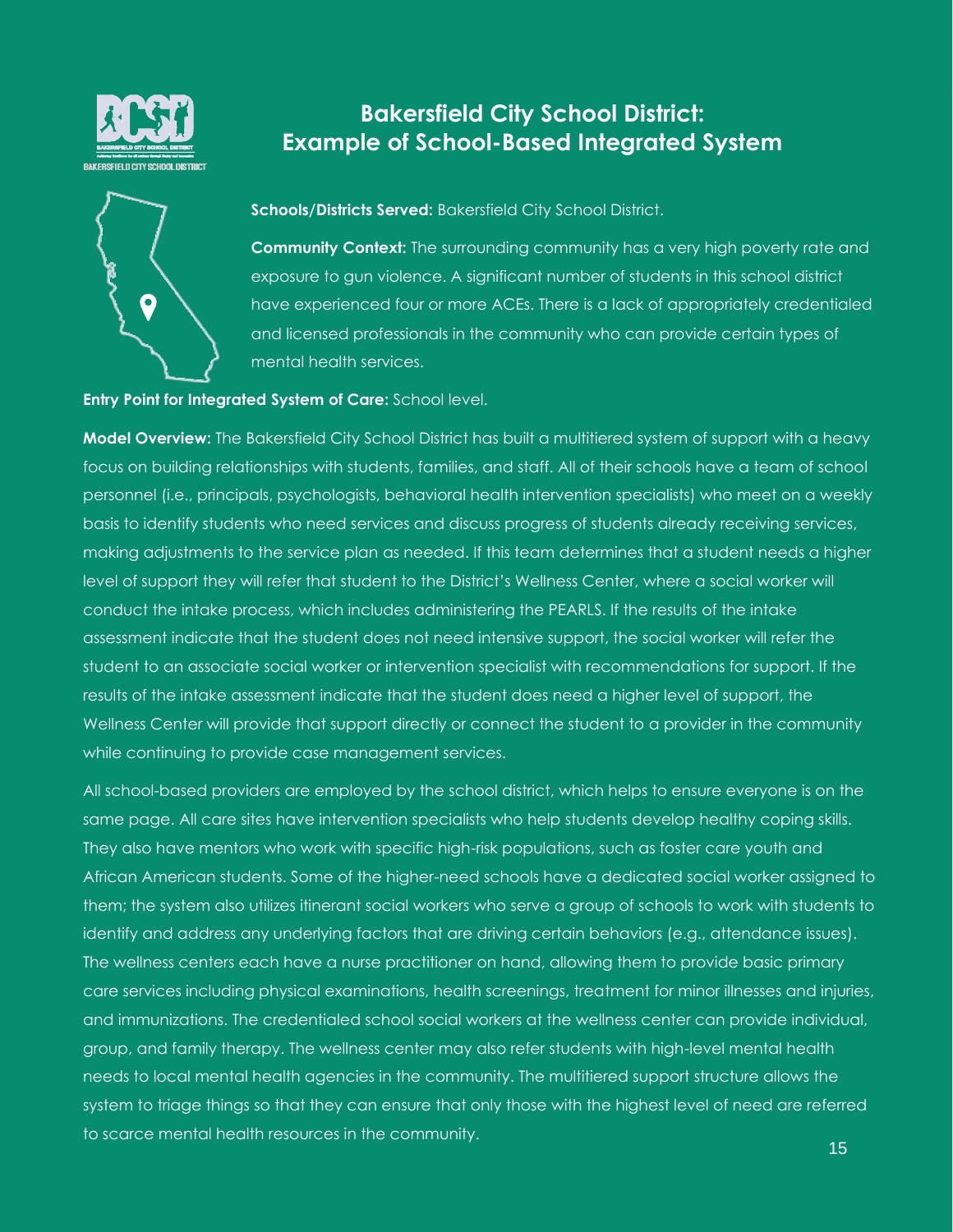# <span id="page-17-0"></span>**Barriers to Implementing and Sustaining School-Based Integrated Systems of Care**

**Funding.** Almost all interviewees commented on the lack of funding available at the state and federal levels to develop and implement school-based integrated systems of care. One interviewee explained that the school-based health center where she works strives to meet the needs of the whole community, meaning that many of the provided services are not billable against insurance or Medi-Cal. She added, "Some clinics would only see a student if it was a billable thing, but they need to meet the needs of the whole community, regardless of the ability to pay." Another interviewee commented on how the inconsistency of available grant funding often creates abrupt stoppages in her work: "I've been a grant-based social worker for a long time, but they run out and then I have to divvy up all the things I was doing to different people and hope that I had built strong enough relationships to hold it." While interviewees stressed that they cannot rely solely on grants as a sustainable resource, they emphasized that it takes a long term to procure stable and predictable funding streams and develop business strategies that maximize patient revenue.



**Workforce availability.** Staffing challenges were another key infrastructure issue identified by interviewees. Some indicated that

the current shortage of licensed and credentialed medical providers in California is a key barrier to starting up a school-based integrated system of care. One interviewee observed, "We would need medical professionals to do something like this and throughout the state of California; there is a shortage of medical professionals, particularly nurses." Relatedly, another interviewee indicated that the specific skill sets needed to work in a school-based context may be lacking: "There are a lot of school-based skills that medical professionals may not have. For example, the skill of an ER nurse likely would not transfer to a school-based health context." Other interviewees emphasized that staff turnover can also be very problematic. Staff turnover can disrupt schools that attempt to set up systems of care by placing the school in a process of frequent recruitment, integration, and rapport building mode. It can also negatively affect workplace morale by imposing additional workload expectations and obligations on remaining staff. [31,32](https://www.zotero.org/google-docs/?0M8axC)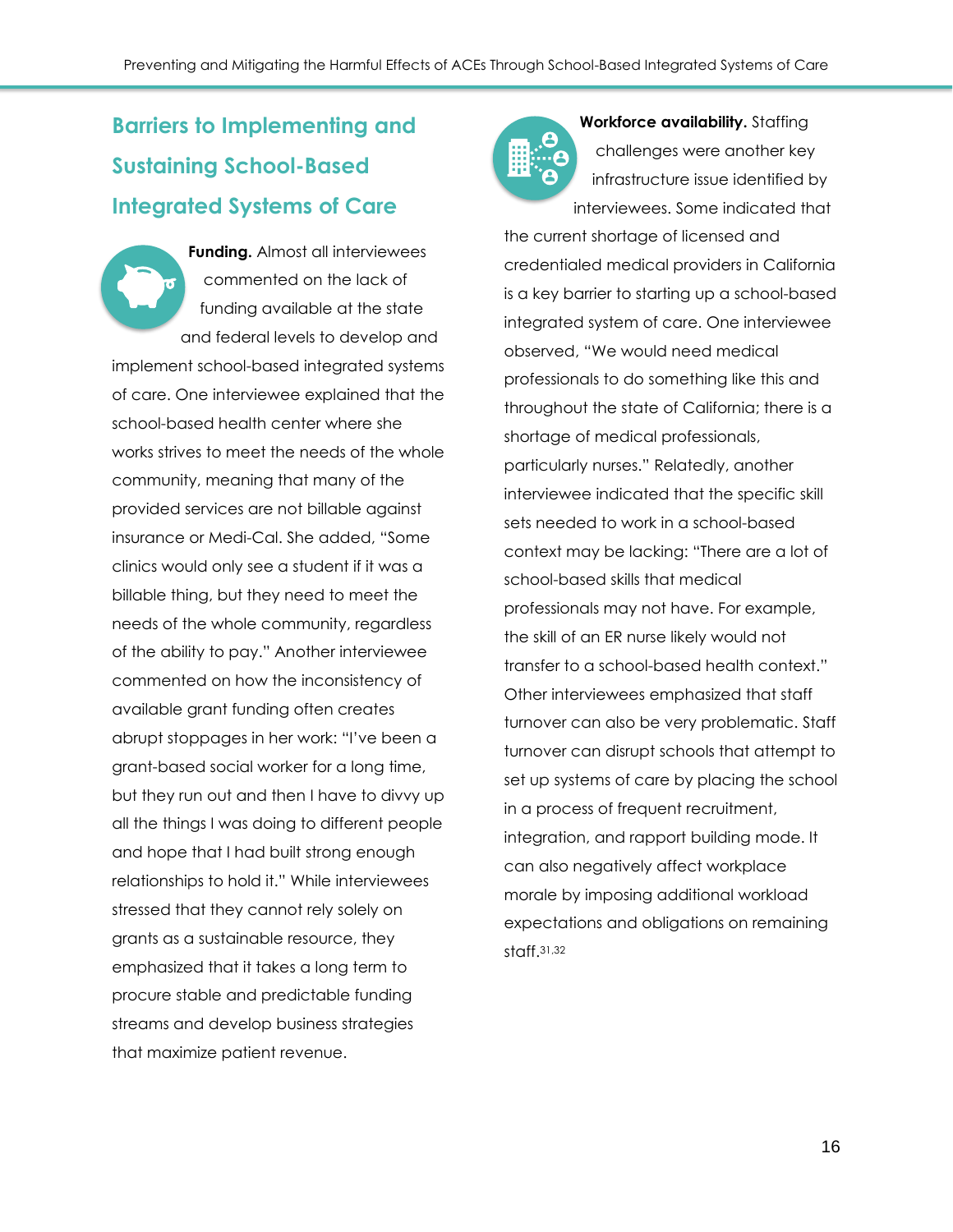#### **Building trust and common ground amongst all partners.**

The success of a school-based integrated system of care requires providers and school staff to work together in pursuit of the best possible outcomes for the child. Some interviewees observed that territoriality and conflict between school staff and clinic staff can sometimes be a barrier to achieving this goal. One interviewee explained, "For example, school nurses are vital and important. They can feel threatened by a school-based center. School nurses and clinic nurses—they may have a conflict. Sometimes, school counselors can be territorial—that 'they're their students.' When they see each other as partners, it works better."



#### **Building trusting relationships with families.** School-based

integrated systems of care strive to involve parents or caretaker and other family members in matters pertaining to student health and wellness, where appropriate. Families are also a focal point for health education and health promotion events. Connecting with families at this level can be challenging. One interviewee stated, "Not all families, especially those who would have experienced ACEs, not all of them see schools as a place they can trust. You have to go into this knowing that you might need to build that bridge for them."



## **Creating new and innovative solutions is difficult when working in survival/crisis mode***.*

The past 18 months have been extremely challenging for schools in terms of navigating the sharp vicissitudes of a pandemic. Uncertainties surrounding the public health emergency still persist in school settings. Several interviewees explained that the majority of this period has been spent operating in "crisis mode" and managing the damage inflicted by the collective trauma of COVID-19. Operating in such an environment leaves little opportunity to think about and plan innovative solutions to addressing ACEs and complex trauma. As one interviewee put it, "Schools are so overwhelmed with concerns right now; some school staff are resistant to doing things a different way."



## **Noted gap in serving uninsured, non-Medi-Cal covered families.**

The ultimate goal of many school-based integrated systems of

care is to provide care to all students and families. Some interviewees shared that there are limitations in terms of services and resources they are able to refer students and families out to. Students and families who are uninsured or underinsured, but do not qualify for Medi-Cal coverage, can be at a particular disadvantage when it comes to accessing referral services. One interviewee stated, "My biggest complaint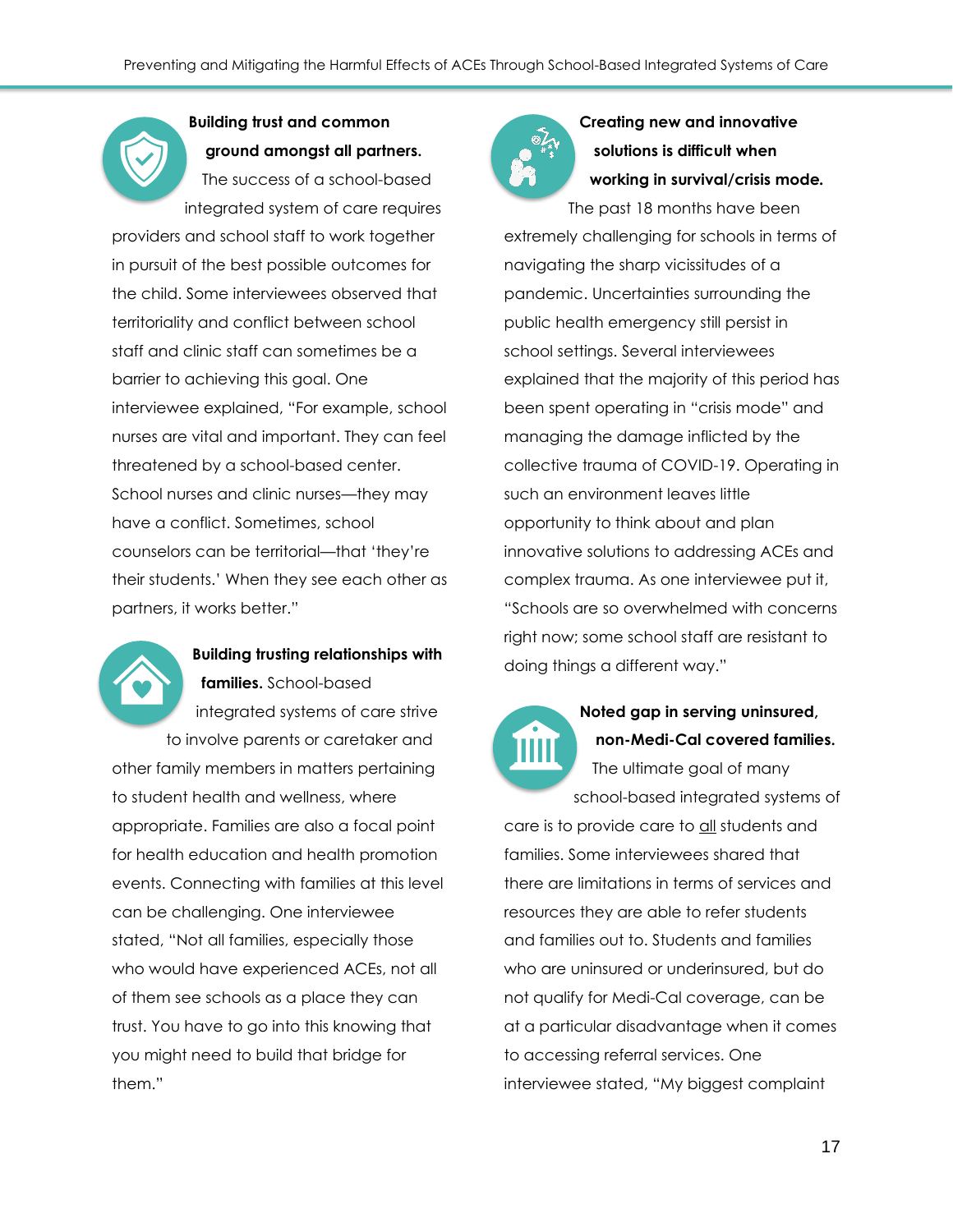to the state is that the best services that [we] can refer students and families to require Medi-Cal eligibility. If you don't have insurance or are not Medi-Cal eligible, services are extremely limited."



### **Schools need support developing and implementing multidimensional policies and procedures**. Although not every

school has explicit policies and processes in place to address ACEs, many do have some type of practice in place to identify pupils and connect them to resources (i.e., community liaison, campus service

coordinator). One interviewee, for example, stated that the school has a team of professionals who analyze student statistics such as absences and disruptive behavior, but that they are striving to build a formal screening instrument so that they can "incorporate social/emotional, connection, and belonging into learning." Another interviewee stated that their school is apprehensive about using screening because they might not be prepared to support students who require assistance: "If you screen for ACEs, you'd better have the resources in place."

# **Conclusion**

Early intervention is critical for a child experiencing ACEs; but many children and adolescents experience multiple challenges in getting the help they need in a timely manner. Schools can play an important role in improving the screening, treatment, and prevention of ACEs and associated health issues among K–12 students and their families by implementing school-based integrated systems of care that can address some of the barriers to traditional models of care. However, there are no clear

guidelines on how schools should create integrated systems of care. The findings from the qualitative interviews revealed a variety of different integrated care models already operating in school districts throughout California and identified key components that should be taken into consideration when designing such a model. Building a school-based integrated system of care that meets the specific needs of the community and student population will help to ensure that students who have been exposed to ACEs are getting the help they need to improve their overall health and well-being.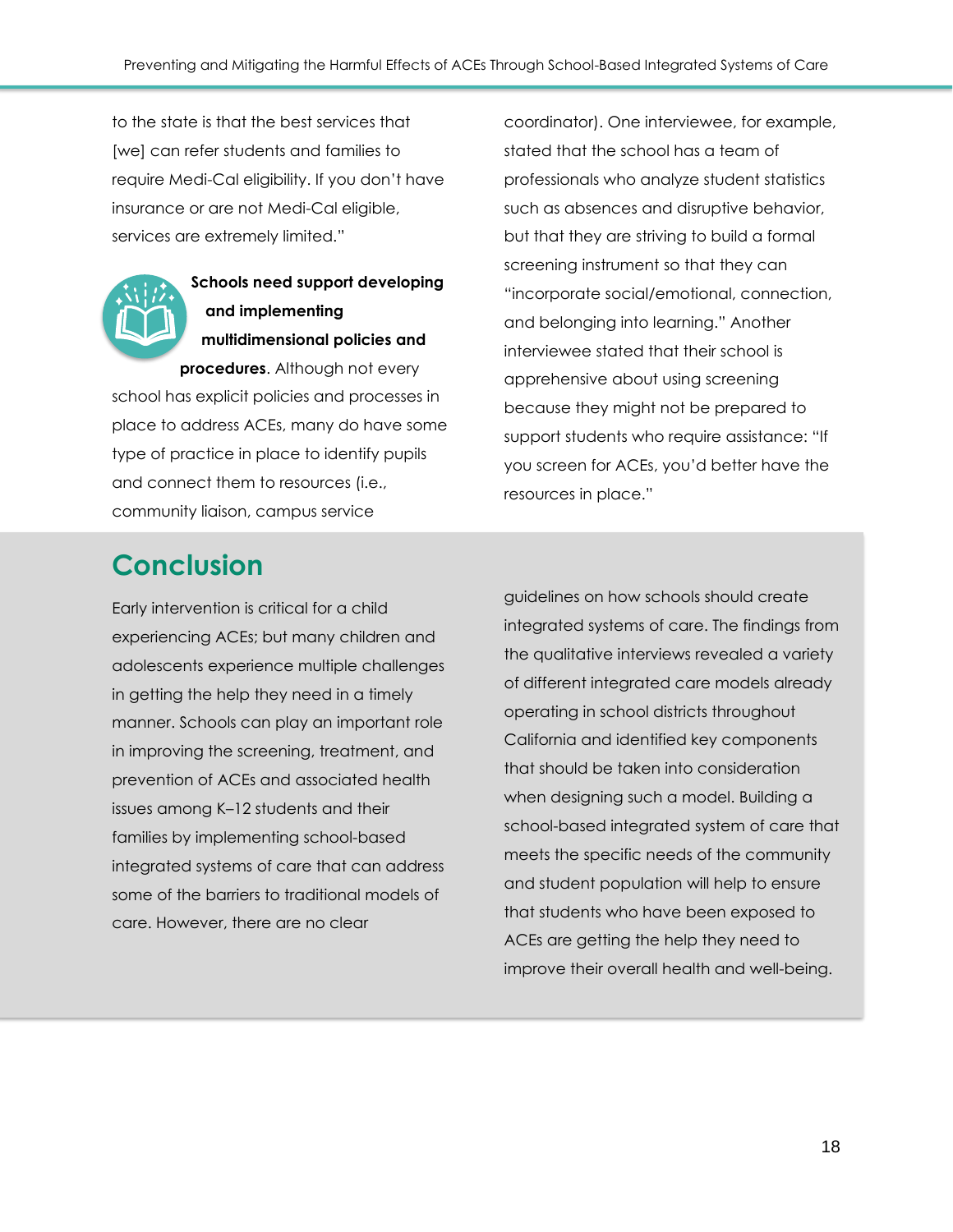## <span id="page-20-0"></span>**Resources**

**ACEs Aware [Initiative](https://www.acesaware.org/)** The ACEs Aware Initiative is a statewide initiative led by aces aware • the Office of the California Surgeon General with the goal of halving adverse childhood experiences (ACEs) and toxic stress within one generation. The state Surgeon General's Office and the Department of Health and Human Services are collaborating with health care groups to provide training and other resources to physicians to improve their capacity to assess and treat ACE as part of primary care.

**California [School-Based](https://www.schoolhealthcenters.org/) Health Alliance** The California School-Based Health **CALIFORNIA SCHOOL·BASED REALTH ALLIANCE** Alliance is a nonprofit organization that focuses on bringing health services **Putting Health Care Where Kids Are** and resources to the state's schools. The organization's ultimate goal is to improve student's health and well-being as well as academic success. The Alliance provides training and technical assistance to schools and communities, shares best practices with educators, and advocates for policies that promote quality health care within schools.

**[Collaborative](https://clsteam.net/) Learning Solutions** For over a decade, Collaborative Learning Solutions (CLS) has worked with school districts and sites across the country to create positive school environments that facilitate student success. CLS provides a range of services to help build district and site capacity to address ACEs and other issues impacting the student population.



**Dovetail [Learning](https://dovetaillearning.org/)** Dovetail Learning is a non-profit organization whose mission is "to [strengthen] resilience in children, youth, and the adults who serve them." Dovetail trains and supports educators, physicians, parents/caregivers,

and business leaders in how to foster their social-emotional and resilience skills, both for themselves and in order to support children, families, and organizations—and, ultimately, to change the culture within these groups.



**[Healthcare Integrated Services](https://healthcareintegratedservices.org/)** Healthcare Integrated Services (HCIS) provides integrated primary care and behavioral health services for K-12 students and

medical apprenticeship programs for high school students. HCIS also provides resources and tools to help other school-based providers build their capacity to assess and address ACEs in their patient population.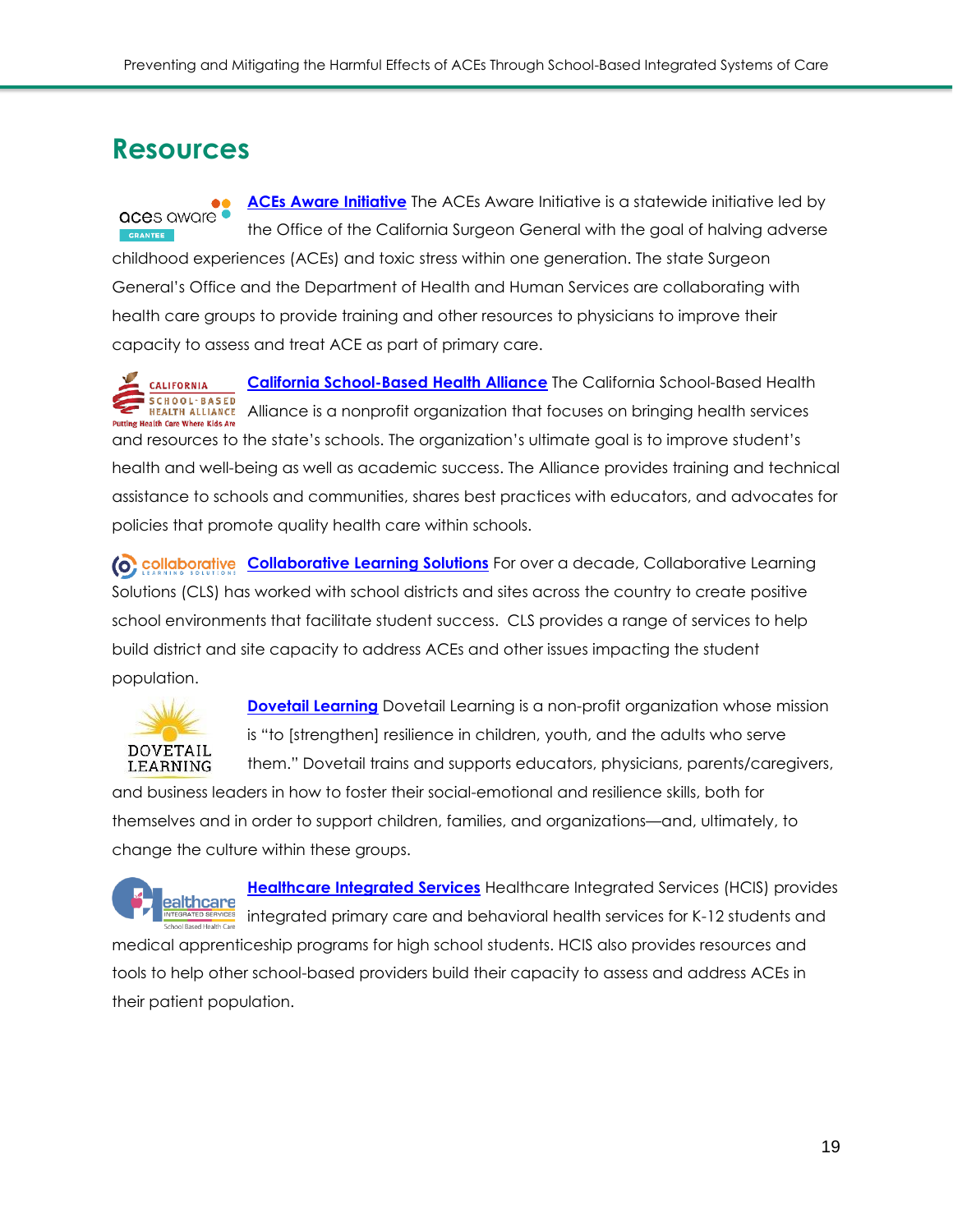**National Center of [Excellence](https://www.thenationalcouncil.org/integrated-health-coe/) for Integrated Health Solutions** The National  $C$ , COE Center of Excellence for Integrated Health Solutions provides evidence-based resources, tools, and support for organizations working to integrate primary and behavioral health care. Center experts in organizational readiness, integrated care models, workforce & clinical practice, health and wellness, and financing and sustainability are available to help organizations create a customized approach to advance integrated care and health outcomes.

**SHAPF** 

**SHAPE [Education](https://shapemydistrict.com/)** SHAPE Education works with schools and other agencies to establish data systems that provide educators and providers with meaningful

and immediate insights of student progress. SHAPE Education can work with school districts and health providers to create customized and integrated data systems to improve communication and tracking of student progress across agencies.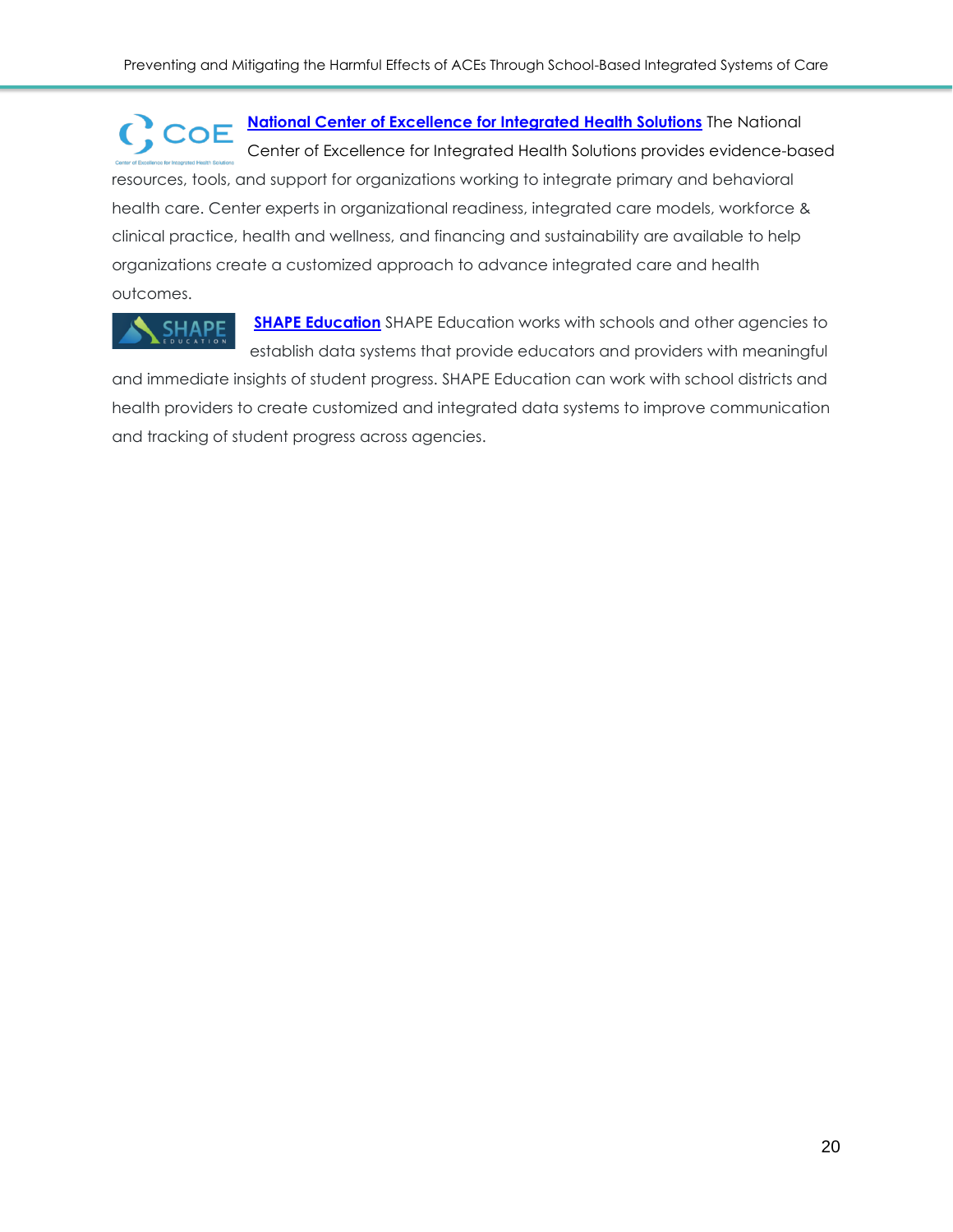## <span id="page-22-0"></span>**References**

- 1. Felitti VJ, Anda RF, Nordenberg D, et al. Relationship [of childhood abuse and household](https://www.zotero.org/google-docs/?o35qHu)  [dysfunction to many of the leading causes of death in adults:](https://www.zotero.org/google-docs/?o35qHu) The adverse childhood [experiences](https://www.zotero.org/google-docs/?o35qHu) (ACE) study. *Am J Prev [Med](https://www.zotero.org/google-docs/?o35qHu)*. 1998;14(4):245–258. [doi:10.1016/S0749-](https://www.zotero.org/google-docs/?o35qHu) [3797\(98\)00017-8](https://www.zotero.org/google-docs/?o35qHu)
- 2. Commission on Social [Determinants](https://www.zotero.org/google-docs/?o35qHu) of Health. Accessed October 17, 2021. [https://www.who.int/teams/social-determinants-of-health/equity-and-health/commission](https://www.zotero.org/google-docs/?o35qHu)[on-social-determinants-of-health](https://www.zotero.org/google-docs/?o35qHu)
- 3. Social [Determinants](https://www.zotero.org/google-docs/?o35qHu) of Health—Healthy People 2030 | health.gov. Accessed October 17, 2021. [https://health.gov/healthypeople/objectives-and-data/social-determinants-health](https://www.zotero.org/google-docs/?o35qHu)
- 4. Braveman P, Gottlieb L. The social determinants of health: It's [time to consider the causes of](https://www.zotero.org/google-docs/?o35qHu)  [the causes.](https://www.zotero.org/google-docs/?o35qHu) *Public [Health](https://www.zotero.org/google-docs/?o35qHu) Rep*. [2014;129\(Suppl](https://www.zotero.org/google-docs/?o35qHu) 2):19–31.
- 5. Link BG, Phelan J. Social [conditions as fundamental causes of disease.](https://www.zotero.org/google-docs/?o35qHu) *J [Health](https://www.zotero.org/google-docs/?o35qHu) Soc Behav*[.](https://www.zotero.org/google-docs/?o35qHu) Published online 1995:80–94. [doi:10.2307/2626958](https://www.zotero.org/google-docs/?o35qHu)
- 6. Krieger N, Rowley DL, Herman AA, Avery B, Phillips MT. Racism, [sexism, and social class:](https://www.zotero.org/google-docs/?o35qHu) Implications for [studies of health, disease, and well-being.](https://www.zotero.org/google-docs/?o35qHu) *Am J Prev [Med](https://www.zotero.org/google-docs/?o35qHu)*. [1993;9\(6,](https://www.zotero.org/google-docs/?o35qHu) supplement):82–122. [doi:10.1016/S0749-3797\(18\)30666-4](https://www.zotero.org/google-docs/?o35qHu)
- 7. Krieger N, Sidney S. Racial [discrimination](https://www.zotero.org/google-docs/?o35qHu) and blood pressure: The CARDIA study of young black and white [adults.](https://www.zotero.org/google-docs/?o35qHu) *Am J Public [Health](https://www.zotero.org/google-docs/?o35qHu)*. [1996;86\(10\):1370](https://www.zotero.org/google-docs/?o35qHu)–1378. [doi:10.2105/AJPH.86.10.1370](https://www.zotero.org/google-docs/?o35qHu)
- 8. Cassel J. [The contribution of the social environment to host resistance: The](https://www.zotero.org/google-docs/?o35qHu) fourth Wade Hampton Frost [Lecture. 1976.](https://www.zotero.org/google-docs/?o35qHu) *Am J Epidemiol.* 1995;141(9):798–814. doi:10.1093/oxfordjournals.aje.a117515
- 9. [Berkman](https://www.zotero.org/google-docs/?o35qHu) LF, Kawachi I, Glymour MM, eds. *Social [Epidemiology](https://www.zotero.org/google-docs/?o35qHu)*. [2nd edition.](https://www.zotero.org/google-docs/?o35qHu) Oxford University [Press;](https://www.zotero.org/google-docs/?o35qHu) 2014.
- 10. Hertzman C, Boyce T. How [experience gets under the skin to create gradients in](https://www.zotero.org/google-docs/?o35qHu)  [developmental health.](https://www.zotero.org/google-docs/?o35qHu) *Annu Rev Public [Health](https://www.zotero.org/google-docs/?o35qHu)*. [2010;31\(1\):329](https://www.zotero.org/google-docs/?o35qHu)–347. [doi:10.1146/annurev.publhealth.012809.103538](https://www.zotero.org/google-docs/?o35qHu)
- 11. McEwen BS. Protective and [damaging](https://www.zotero.org/google-docs/?o35qHu) effects of stress mediators: central role of the brain. *[Dialogues](https://www.zotero.org/google-docs/?o35qHu) Clin Neurosci*. [2006;8\(4\):367](https://www.zotero.org/google-docs/?o35qHu)–381.
- 12. McEwen BS. Stressed or stressed out: What is the [difference?](https://www.zotero.org/google-docs/?o35qHu) *J [Psychiatry](https://www.zotero.org/google-docs/?o35qHu) Neurosci*[.](https://www.zotero.org/google-docs/?o35qHu) [2005;30\(5\):315](https://www.zotero.org/google-docs/?o35qHu)–318.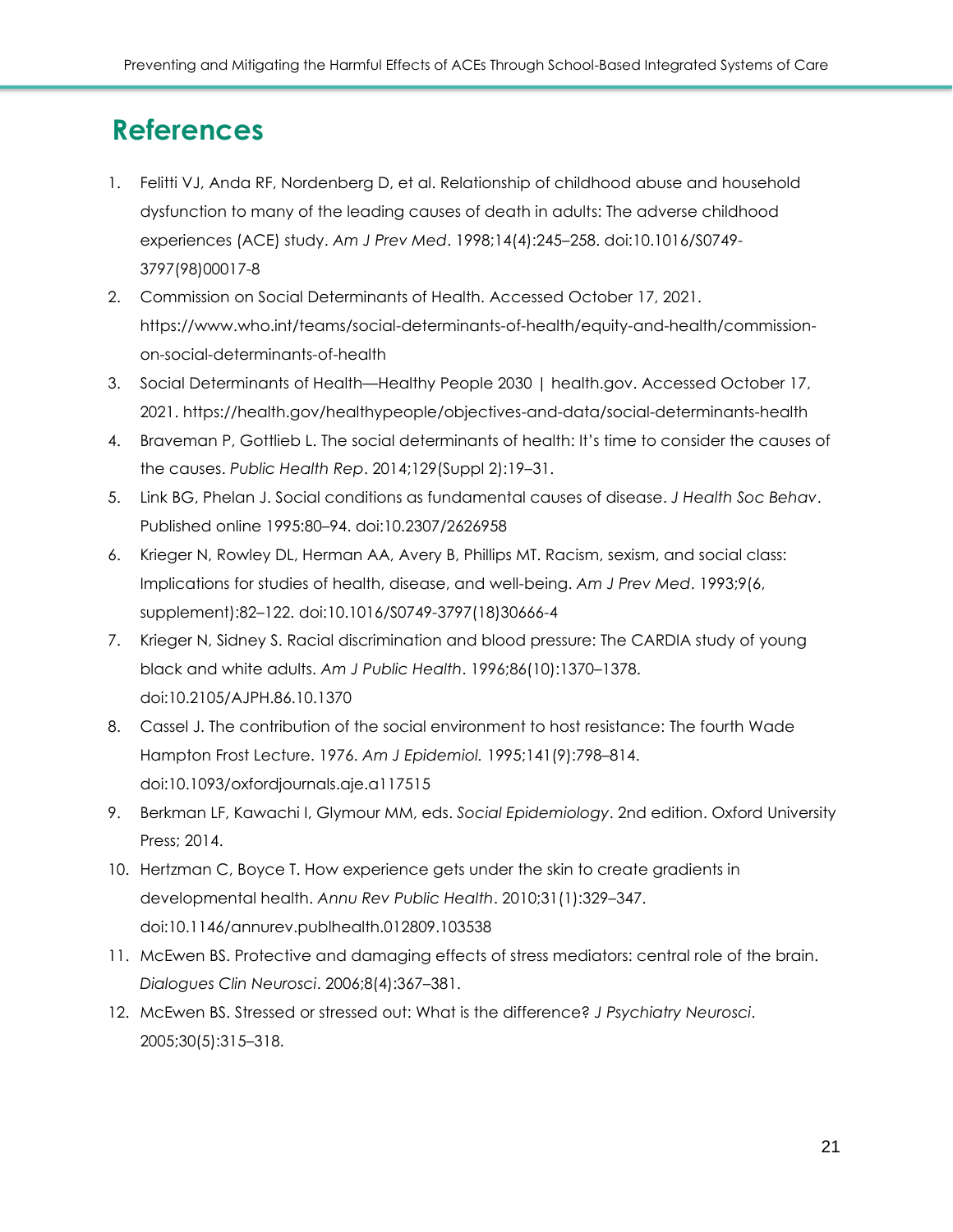- 13. Kelly-Irving M, Lepage B, Dedieu D, et al. Adverse childhood [experiences](https://www.zotero.org/google-docs/?o35qHu) and premature allcause [mortality.](https://www.zotero.org/google-docs/?o35qHu) *Eur J [Epidemiol](https://www.zotero.org/google-docs/?o35qHu)*. 2013;28(9):721–734. [doi:10.1007/s10654-013-9832-9](https://www.zotero.org/google-docs/?o35qHu)
- 14. Shern DL, Blanch AK, Steverman SM. Toxic stress, [behavioral](https://www.zotero.org/google-docs/?o35qHu) health, and the next major era in public [health.](https://www.zotero.org/google-docs/?o35qHu) *Am J [Orthopsychiatry](https://www.zotero.org/google-docs/?o35qHu)*. 2016;86(2):109–123. [doi:10.1037/ort0000120](https://www.zotero.org/google-docs/?o35qHu)
- 15. Williams Shanks TR, Robinson C. Assets, economic [opportunity](https://www.zotero.org/google-docs/?o35qHu) and toxic stress: A framework for [understanding](https://www.zotero.org/google-docs/?o35qHu) child and educational outcomes. *Econ [Educ](https://www.zotero.org/google-docs/?o35qHu) Rev*. [2013;33:154](https://www.zotero.org/google-docs/?o35qHu)–170. [doi:10.1016/j.econedurev.2012.11.002](https://www.zotero.org/google-docs/?o35qHu)
- 16. Brady KT, Back SE. Childhood [trauma, posttraumatic stress disorder, and alcohol](https://www.zotero.org/google-docs/?o35qHu)  [dependence.](https://www.zotero.org/google-docs/?o35qHu) *[Alcohol](https://www.zotero.org/google-docs/?o35qHu) Res Curr Rev*. [2012;34\(4\):408](https://www.zotero.org/google-docs/?o35qHu)–413.
- 17. Franke HA. Toxic stress: Effects, [prevention](https://www.zotero.org/google-docs/?o35qHu) and treatment. *[Children](https://www.zotero.org/google-docs/?o35qHu)*. [2014;1\(3\):390](https://www.zotero.org/google-docs/?o35qHu)–402. [doi:10.3390/children1030390](https://www.zotero.org/google-docs/?o35qHu)
- 18. Carroll JE, Gruenewald TL, Taylor SE, [Janicki-Deverts](https://www.zotero.org/google-docs/?o35qHu) D, Matthews KA, Seeman TE. Childhood abuse, parental warmth, and adult [multisystem](https://www.zotero.org/google-docs/?o35qHu) biological risk in the Coronary Artery Risk [Development](https://www.zotero.org/google-docs/?o35qHu) in Young Adults study. *Proc Natl [Acad](https://www.zotero.org/google-docs/?o35qHu) Sci U S A*. [2013;110\(42\):17149](https://www.zotero.org/google-docs/?o35qHu)–17153. [doi:10.1073/pnas.1315458110](https://www.zotero.org/google-docs/?o35qHu)
- 19. Hughes K, Bellis MA, [Hardcastle](https://www.zotero.org/google-docs/?o35qHu) KA, et al. The effect of multiple adverse childhood experiences on health: A systematic review and [meta-analysis.](https://www.zotero.org/google-docs/?o35qHu) *[Lancet](https://www.zotero.org/google-docs/?o35qHu) Public Health*[.](https://www.zotero.org/google-docs/?o35qHu) 2017;2(8):e356–e366. [doi:10.1016/S2468-2667\(17\)30118-4](https://www.zotero.org/google-docs/?o35qHu)
- 20. Lorenc T, Lester S, Sutcliffe K, Stansfield C, Thomas J. [Interventions](https://www.zotero.org/google-docs/?o35qHu) to support people exposed to adverse childhood [experiences:](https://www.zotero.org/google-docs/?o35qHu) systematic review of systematic reviews. *BMC [Public](https://www.zotero.org/google-docs/?o35qHu) [Health](https://www.zotero.org/google-docs/?o35qHu)*. 2020;20(1):657. [doi:10.1186/s12889-020-08789-0](https://www.zotero.org/google-docs/?o35qHu)
- 21. Finkelhor D. Screening for adverse childhood [experiences](https://www.zotero.org/google-docs/?o35qHu) (ACEs): Cautions and suggestions. *Child [Abuse](https://www.zotero.org/google-docs/?o35qHu) Negl*. 2018;85:174–179. [doi:10.1016/j.chiabu.2017.07.016](https://www.zotero.org/google-docs/?o35qHu)
- 22. Marchette LK, Weisz JR. Practitioner review: Empirical evolution of youth [psychotherapy](https://www.zotero.org/google-docs/?o35qHu) toward [transdiagnostic](https://www.zotero.org/google-docs/?o35qHu) approaches. *J Child Psychol [Psychiatry](https://www.zotero.org/google-docs/?o35qHu)*. [2017;58\(9\):970](https://www.zotero.org/google-docs/?o35qHu)–984. [doi:10.1111/jcpp.12747](https://www.zotero.org/google-docs/?o35qHu)
- 23. Bentovim A, Vizard E, Gray J. Editorial perspective: Treatment of complex [maltreatment](https://www.zotero.org/google-docs/?o35qHu) Beyond the NICE [guideline?](https://www.zotero.org/google-docs/?o35qHu) Manuals, muddles or modules. *Child [Adolesc](https://www.zotero.org/google-docs/?o35qHu) Ment Health*[.](https://www.zotero.org/google-docs/?o35qHu) 2018;23(3):297–300. [doi:10.1111/camh.12280](https://www.zotero.org/google-docs/?o35qHu)
- 24. Home. ACEs Aware. Accessed October 17, 2021. [https://www.acesaware.org/](https://www.zotero.org/google-docs/?o35qHu)
- 25. Thakur N, Hessler D, Koita K, et al. Pediatrics adverse childhood [experiences](https://www.zotero.org/google-docs/?o35qHu) and related life events screener (PEARLS) and health in a [safety-net](https://www.zotero.org/google-docs/?o35qHu) practice. *Child [Abuse](https://www.zotero.org/google-docs/?o35qHu) Negl*[.](https://www.zotero.org/google-docs/?o35qHu) 2020;108:104685. [doi:10.1016/j.chiabu.2020.104685](https://www.zotero.org/google-docs/?o35qHu)